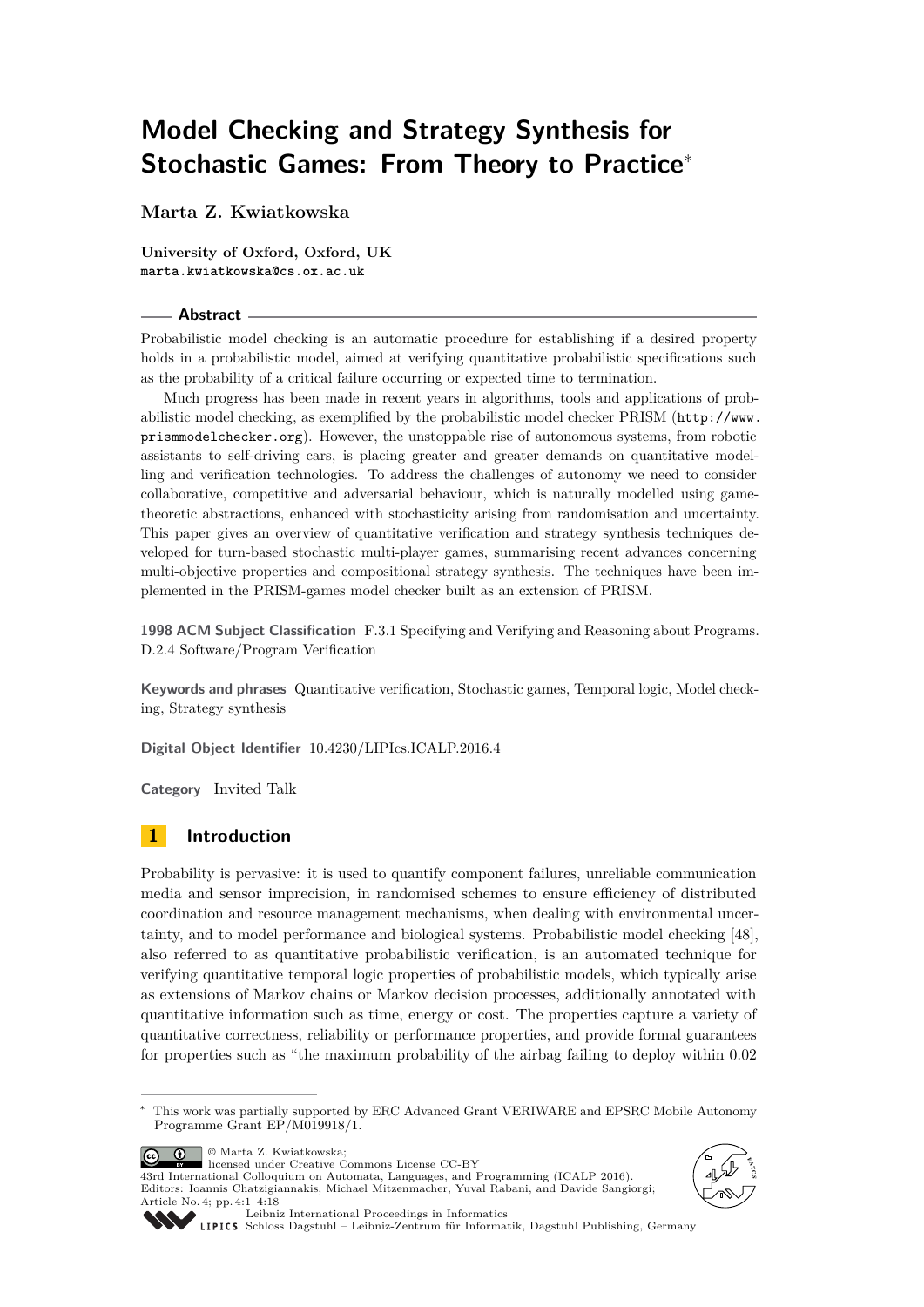### **4:2 Model Checking and Strategy Synthesis for Stochastic Games**

seconds is at most  $10^{-10}$ ". Probabilistic model checking involves conventional model checking techniques, for example symbolic and automata-theoretic methods, in combination with numerical or statistical analysis. For models that allow nondeterministic choices, it also enables strategy synthesis from temporal logic specifications to automate decision-making in applications such as robotics and security, where it can be employed to generate controllers or counter-attacks. This is similar to motion planning and optimal control, except that temporal logics are used to rigorously specify high-level goals, yielding controllers that are guaranteed to be correct.

Quantitative verification has been the focus of much interest in recent years, resulting in the adoption of tools such as the real-time model checker UPPAAL [\[3\]](#page-13-0) and the probabilistic model checker PRISM [\[51\]](#page-16-1) in several application domains. While UPPAAL is based on the theory of timed automata developed in the 1990s [\[2\]](#page-13-1), the algorithms underlying PRISM have been known since the mid-1980s [\[69,](#page-17-1) [31\]](#page-14-0), but have not entered the mainstream until around year 2000, enabled by symbolic techniques [\[7,](#page-13-2) [33,](#page-15-0) [50,](#page-16-2) [60\]](#page-16-3) implemented in PRISM's first release [\[49\]](#page-16-4). Since then several new models and features have been added, including continuous-time Markov chains and probabilistic timed automata. PRISM has been successfully used to verify quantitative properties of a wide variety of real-life systems, automatically discovering design flaws in some of them. These include anonymity protocols [\[65\]](#page-17-2), randomised distributed algorithms [\[53\]](#page-16-5), wireless communication protocols [\[37\]](#page-15-1), security [\[8\]](#page-13-3), nanotechnology designs [\[59\]](#page-16-6), probabilistic software [\[47\]](#page-15-2), self-adaptive systems [\[15\]](#page-14-1), molecular signalling pathways [\[45\]](#page-15-3) and computational DNA circuits [\[57,](#page-16-7) [32\]](#page-15-4).

Despite much success of probabilistic model checking, the accelerating technological advances in autonomous systems, to mention robotic assistants, self-driving cars and closed-loop medical devices, place greater and greater demands on quantitative verification technologies. Increasingly, we wish to delegate day-to-day tasks to autonomous, wirelessly connected, Internet-enabled and software-controlled devices, whose aim is to achieve certain objectives, such as safe and fuel efficient autonomous driving on a motorway. This incurs the need to consider cooperative, competitive and adversarial behaviour due to conflicting goals, e.g., safety versus fuel efficiency, while also taking into account their (possibly adversarial) interaction with environment, e.g., other cars. We also need to consider communities comprising digital and human agents, able to represent typical interactions and relationships present in scenarios such as semi-autonomous driving scenarios or collaborating with robotic assistants. Game-theoretic approaches, which explicitly represent the moves and countermoves of players and adversaries, are a natural model to represent and analyse such behaviours through the study of winning strategies. Strategy synthesis from quantitative specifications, in particular, can be viewed as constructing a strategy that is winning against all adversarial players. In these data-rich dynamic environments, stochasticity is needed not only to quantify aspects such as failure, safety and sensor uncertainty, but also to facilitate model derivation through inference from data, for example GPS sensor data.

In this paper we summarise recent progress made towards development of algorithmic techniques, tool implementation and real-life applications for turn-based stochastic multiplayer games, implemented in an extension of the PRISM model checker called PRISMgames [\[25,](#page-14-2) [54\]](#page-16-8). Game theory is widely studied in areas such as economics and mechanism design, though is less well established as a modelling abstraction for autonomy. In the verification community, the majority of current research activity is focused on the study of algorithmic techniques and their computational complexity. In contrast, we report on ongoing effort towards the "theory to practice" transfer of quantitative verification and synthesis techniques to the challenging application domain of mobile autonomy. The overview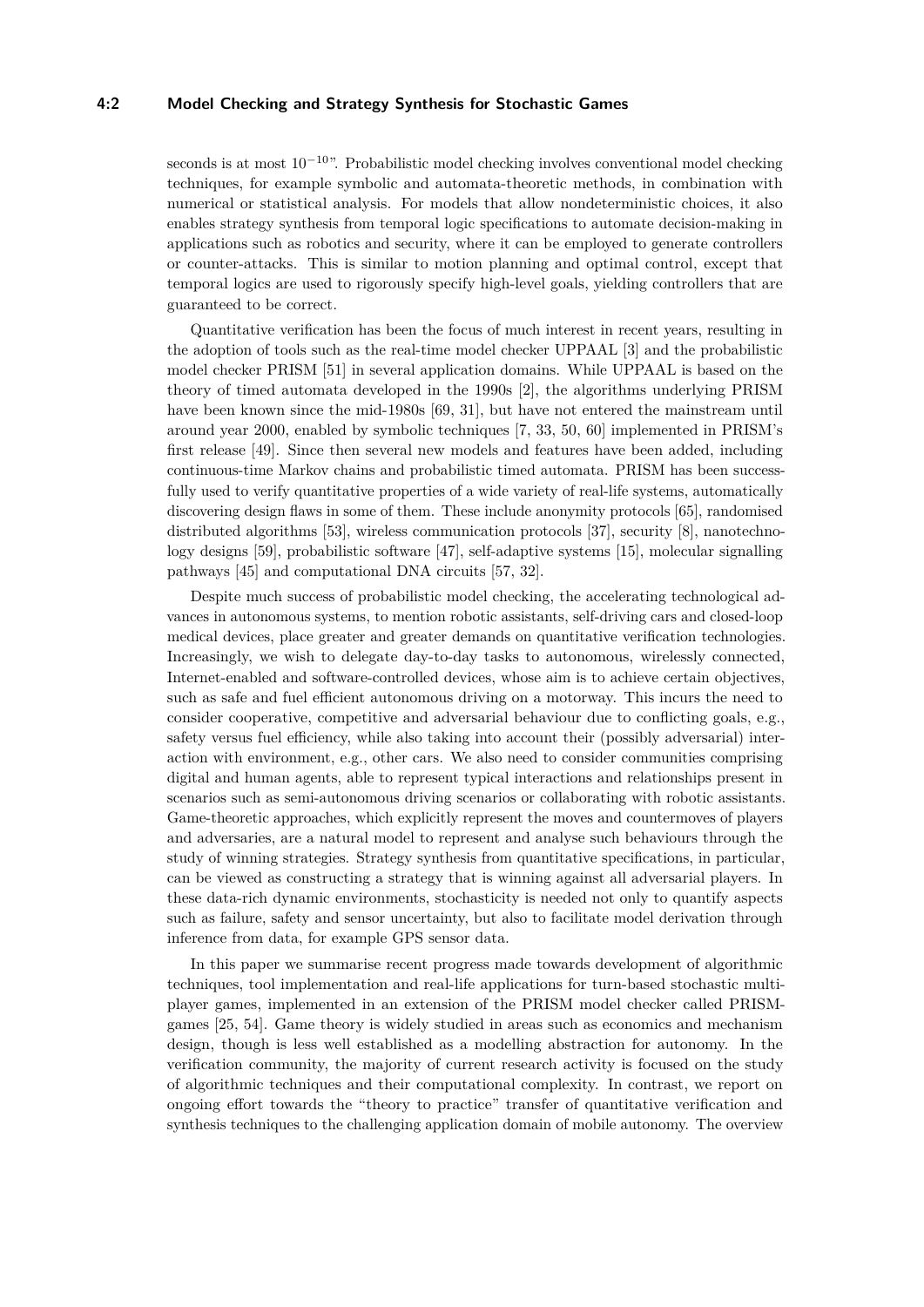will cover verification and strategy synthesis from quantitative temporal logic specifications, with a focus on zero-sum, complete observation stochastic games, and will include both single- and multi-objective properties, together with a wide range of quantitative objectives (expected total reward, longrun average and ratio objectives) and compositional assumeguarantee strategy synthesis. We will also briefly describe a number of real-life examples from autonomous systems and lessons learnt through applying PRISM-games in these scenarios. We conclude the paper with a discussion of work in progress and future research in this area.

# **2 Stochastic Multi-Player Games**

Stochastic multi-player games (SMGs) [\[64,](#page-16-9) [30\]](#page-14-3) are a generalisation of Markov decision processes, where we distinguish between several types of nondeterministic choices, each corresponding to a different player. SMGs thus allow us to reason about strategic decisions of multiple players competing or collaborating to achieve the same objective. Several stochastic game models exist, which include concurrent games [\[64,](#page-16-9) [22\]](#page-14-4) and partial-observation games [\[18,](#page-14-5) [20\]](#page-14-6). Here we focus on *turn-based* games as studied in [\[30\]](#page-14-3), in which a single player controls the choices made in a given state. The presentation is based on [\[23,](#page-14-7) [24,](#page-14-8) [26,](#page-14-9) [11,](#page-13-4) [10,](#page-13-5) [9,](#page-13-6) [67\]](#page-17-3), where we refer the reader for further details.

Let  $\mathcal{D}(X)$  denote the family of all probability distributions over a set X.

▶ **Definition 1** (Stochastic multi-player game (SMG)). A *stochastic multi-player game* (SMG) is a tuple  $\mathcal{G} = (\Pi, S, (S_{\Pi}, S_p), s_{\text{init}}, \Delta, A, L)$ , where  $\Pi$  is a finite set of players; *S* is a finite nonempty set of states partitioned into player states  $S_{\Pi} = \bigcup S_{i \in \Pi}$  and probabilistic states *S*<sub>*p*</sub>; *s*<sub>init</sub> ∈ *S*<sub> $\Pi$ </sub> is an initial state;  $\Delta$ : *S* × *S* → [0*,* 1] is a probabilistic transition function such that for all player states  $s, t \in S_{\Pi}$  and probabilistic states  $s' \in S_p$  we have  $\Delta(s,t) = 0$ ,  $\Delta(s, s') \in \{0, 1\}$  and  $\sum_{t \in S_{\Pi}} \Delta(s', t) = 1$ ; A is a finite nonempty set of actions; and  $L : S_p \to A$ is an action labelling function.

Note that each state of an SMG is controlled by a single player. The game proceeds as follows. It starts in the initial player state  $s_{\text{init}}$  and, when in a player  $i \in \Pi$  state *s*, the player chooses the next state *s*' such that  $\Delta(s, s') = 1$ , and when in a probabilistic state *s* ∈ *S*<sub>*p*</sub> the next state is sampled according to the probability distribution  $\Delta(s', \cdot)$ .

Stochastic games can be equivalently defined, see e.g. [\[24\]](#page-14-8), by partitioning the state space into player states  $S_{\Pi}$  only, and associating with each such state  $s \in S_{\Pi}$  a set of actiondistribution pairs  $(a, \mu)$  called *moves*, where  $a = L(s')$  for some  $s' \in S_p$  such that  $\Delta(s, s') = 1$ and the distribution  $\mu$ , defined by  $\mu(t) = \Delta(s', t)$  for all  $t \in S$ , gives the probability of moving to a successor state. If the sets of all players but one are empty, then a stochastic turn-based game is a probabilistic automaton in the sense of Segala [\[63\]](#page-16-10), a mild generalisation of a Markov decision process (MDP).

We unfold an SMG G into *paths*, namely possibly infinite sequences  $\lambda = s_0 s_1 s_2 \dots$  such that  $\Delta(s_i, s_{i+1}) > 0$  for all  $i \geq 0$ . Note that player states and probabilistic states alternate in a path. For a finite path  $\lambda = s_0 s_1 \dots s_k$  we use  $|\lambda| = k + 1$  to denote the length of the path and last( $\lambda$ ) =  $x_k$  denotes its last element. A *trace* of  $\lambda$  is the sequence of actions that label the probabilistic states within  $\lambda$ . We use Path<sub>G,s</sub> to denote the set of all infinite paths originating in a state  $s \in S$  and  $\text{Path}_{\mathcal{G}} = \bigcup_{s \in S} \text{Path}_{\mathcal{G},s}$ . The sets  $\text{FPath}_{\mathcal{G},s}$ ,  $\text{FPath}_{\mathcal{G}}$  of finite paths are defined analogously.

SMGs can be annotated with rewards, which allows us to formulate a variety of quantitative analyses that assign reward values to paths. We consider cumulative, longrun average and ratio rewards. The analysis typically involves ensuring that the game achieves a certain reward bound or optimising these values in the game.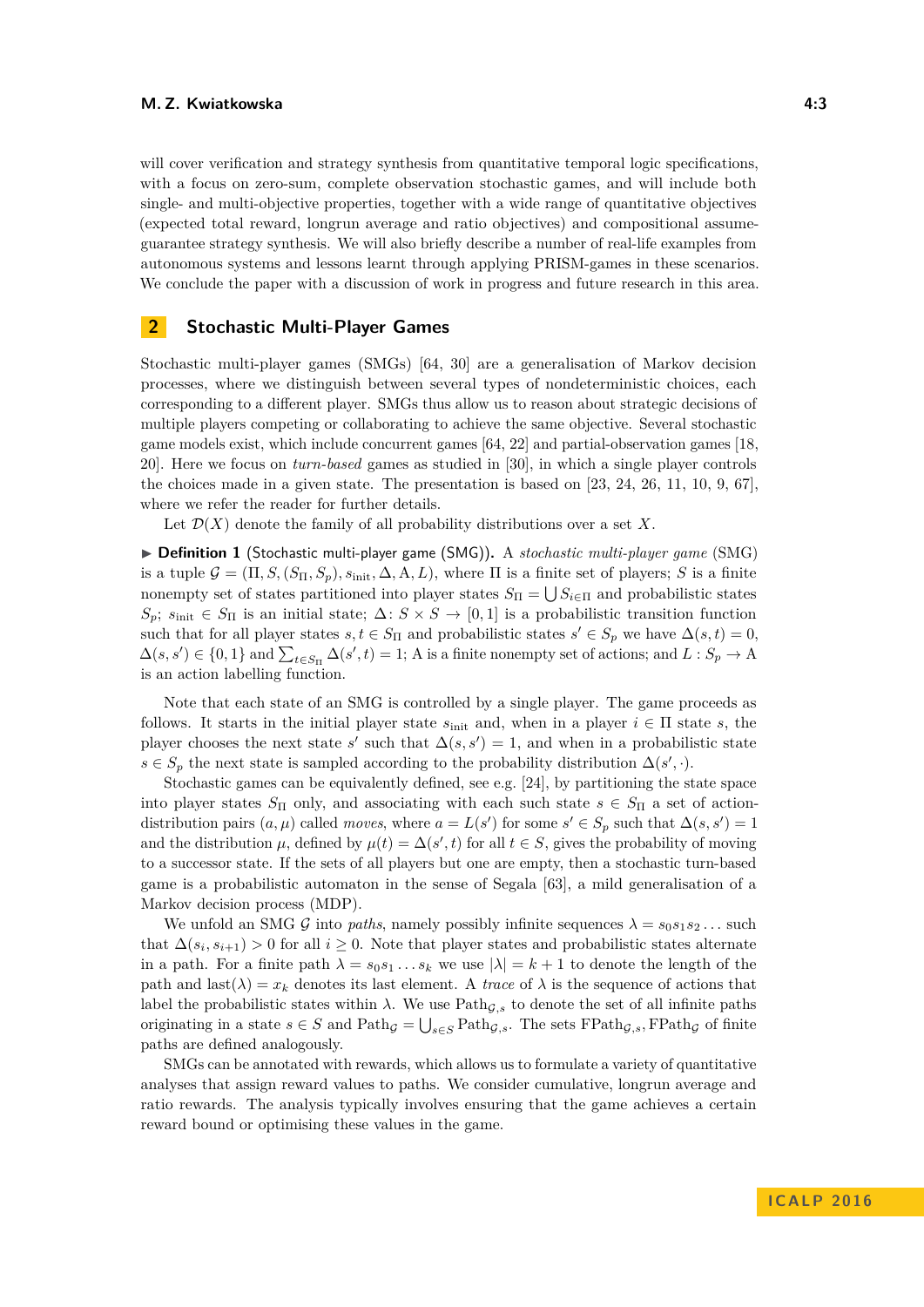#### **4:4 Model Checking and Strategy Synthesis for Stochastic Games**

**► Definition 2** (Reward structure). Given a game  $\mathcal{G} = (\Pi, S, (S_{\Pi}, S_p), s_{\text{init}}, \Delta, A, L)$ , a *reward structure* for G is a function  $r : S \to \mathbb{R}$ .

To resolve the nondeterminism in an SMG, similarly to MDPs we use strategies, except we now have a strategy for each player  $i \in \Pi$ . We work with an explicit memory representation of strategies due to [\[14\]](#page-14-10).

 $▶$  **Definition 3** (Strategy). For an SMG  $G = (\Pi, S, (S_{\Pi}, S_p), s_{\text{init}}, \Delta, A, L)$ , a *strategy*  $\sigma_i$  for player *i* of G is a tuple  $\sigma_i = (M, \sigma_i^u, \sigma_i^n, \sigma_i^{\text{init}})$ , where M is a countable set of memory elements,  $\sigma_i^u: M \times S \to \mathcal{D}(M)$  is a memory update function,  $\sigma_i^n: M \times S_i \to \mathcal{D}(S)$  is a next move function such that  $\sigma_i^n(m, s)(s') > 0$  only if  $\Delta(s, s') > 0$ , and  $\sigma_i^{\text{init}} \colon S \to \mathcal{D}(M)$  is an initial memory element function. If the memory update function maps to point distributions, i.e. is of type  $\sigma_i^u: M \times S \to M$ , the strategy  $\sigma_i$  is *deterministic memory update*, and otherwise it is *stochastic memory update*. The set of all strategies for player  $i \in \Pi$  is denoted by  $\Sigma_{\mathcal{G}}^i$ . A *strategy profile*  $\sigma = \sigma_1, \ldots, \sigma_{\text{III}}$  comprises a strategy for every player in  $\mathcal{G}$ .

For a given strategy  $\sigma_i$  of player *i*, the game proceeds as follows. It starts in a player state with memory sampled according to the initial distribution function  $\sigma_i^{\text{init}}$ . Then, in every step of the game, player *i* updates the current memory element based on the current state of the game using the memory update function  $\sigma_i^u$ . Moreover, if the game is in a player *i* state, player *i* chooses the next state of the game using the next move action  $\sigma_i^n$ .

Strategies can be classified according to the use of randomisation or memory. A given strategy  $\sigma_i$  of player *i* is *deterministic* (pure) if the next move action  $\sigma_i^n$  is of type  $\sigma_i^n$ :  $M \times$  $S_i \rightarrow S$ , and otherwise it is *randomised*. Similarly,  $\sigma_i$  is *memoryless* if M is a singleton, *finite memory* if *M* is finite, and *infinite memory* otherwise. An alternative, standard representation of a deterministic player *i* strategy is as a function from finite paths terminating in a player *i* state to distributions over the available moves  $(a, \mu)$  in the given state. Deterministic memoryless strategies can be simply represented as functions  $\sigma_i^n: S_i \to S$ .

Stochastic memory update strategies have the same power as deterministic memory update but are exponentially more succinct than deterministic memory update [\[66\]](#page-17-4). Stochastic memory update strategies can be determinised if their memory is not restricted [\[10,](#page-13-5) [9\]](#page-13-6); in fact, a finite stochastic memory update strategy can result in a finite or infinite deterministic update strategy. Memory elements of the determinised strategies are probability distributions over memory elements, which can be interpreted as the belief that the player has about the memory element, knowing only the history and rules to update them, while the actual memory based on sampling is kept secret.

For a given strategy profile  $\sigma = \sigma_1, \dots, \sigma_{|\Pi|}$ , the behaviour of an SMG G is fully probabilistic and we use  $\text{Path}_{\mathcal{G},s}^{\sigma}$ ,  $\text{Path}_{\mathcal{G}}^{\sigma}$ ,  $\text{Path}_{\mathcal{G},s}^{\sigma}$  and  $\text{FPath}_{\mathcal{G}}^{\sigma}$ , respectively, to denote paths obtained under the strategy profile  $\sigma$ . Following standard methods [\[13\]](#page-13-7), we can define a probability measure  $Pr_{\mathcal{G},s}^{\sigma}$  over the set of infinite paths  $Path_{\mathcal{G},s}^{\sigma}$ . Given a random variable  $\rho$  over this probability space, the expected value of  $\rho$  is defined as  $\mathbb{E}^{\sigma}_{\mathcal{G},s}(\rho) = \int_{\text{Path}_{\mathcal{G},s}} \rho \, d\text{Pr}_{\mathcal{G},s}^{\sigma}$ .

We will sometimes require restrictions on SMGs. One such restriction to so called *stopping games* was introduced to avoid infinite accumulation of rewards.

**▶ Definition 4** (Stopping game). A state  $s_f \text{ } \in S$  of a stochastic multi-player game  $\mathcal{G} =$  $(\Pi, S, (S_{\Pi}, S_p), s_{\text{init}}, \Delta, A, L)$  is called terminal if and only if  $\Delta(s_f, s_f) = 1$  and  $\Delta(s_f, s') = 0$ for all  $s' \neq s_f, s' \in S$ . A game is called *stopping* if it has at least one terminal state and if it holds that, for every strategy profile  $\sigma = \sigma_1, \dots, \sigma_{\text{III}}$  and starting from the initial state, with probability 1 the game eventually stops, *i.e.,* a terminal state is reached.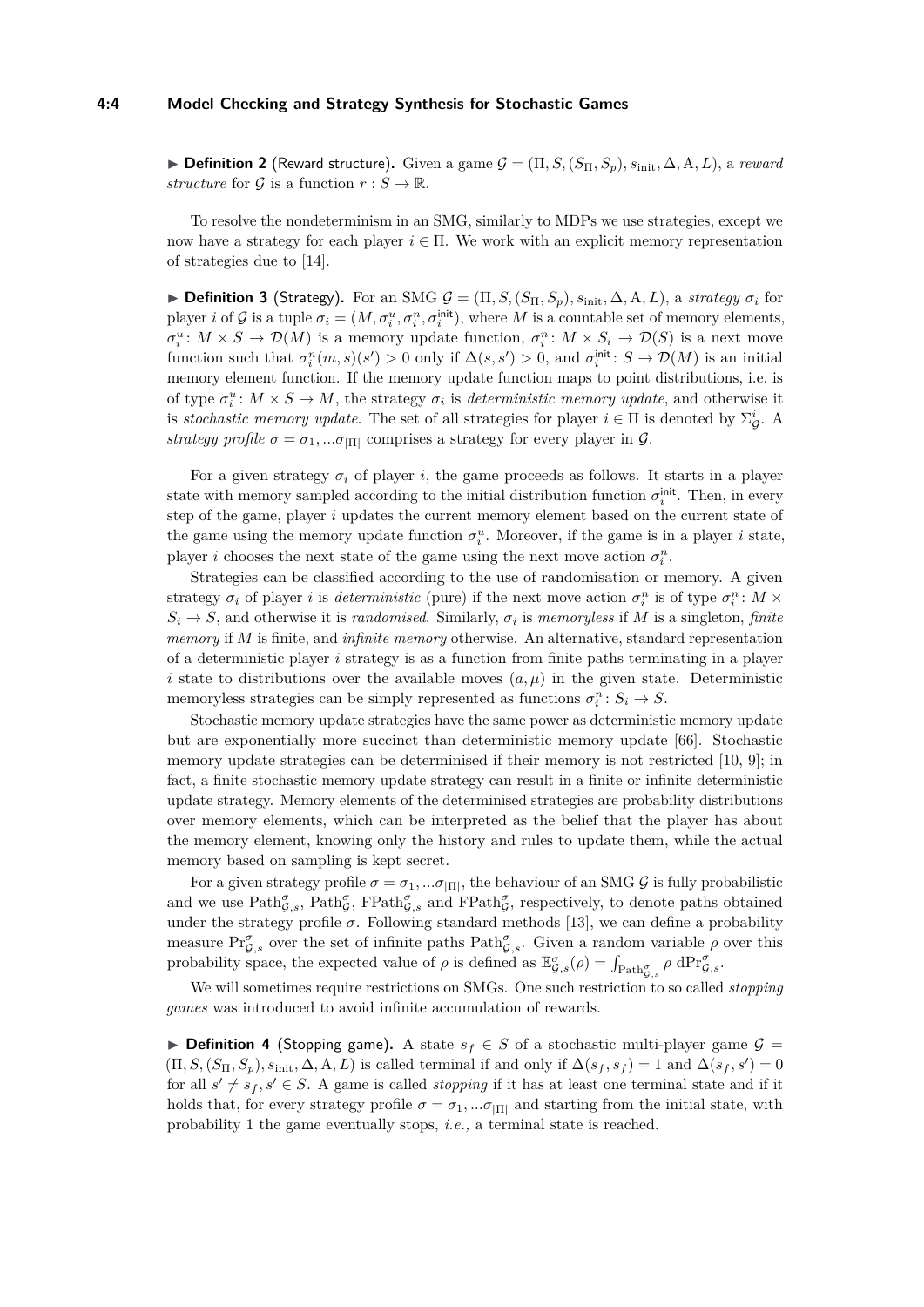# **3 Property Specification**

We now introduce a notation for specifying temporal and reward-based properties of stochastic games. The presentation employs a variant of the probabilistic temporal logic called RPATL, based on Probabilistic Computation Tree Logic (PCTL) [\[12\]](#page-13-8) with rewards [\[41\]](#page-15-5), enhanced with the coalition operator from Alternating Temporal Logic (ATL) [\[1\]](#page-13-9). We discuss both single and multi-objective properties. The full logics RPATL and RPATL\* are studied in [\[23,](#page-14-7) [29\]](#page-14-11).

I **Definition 5** (RPATL property)**.** A *single-objective*, respectively *multi-objective*, RPATL property is a formula  $\phi$ , respectively  $\Phi$ , in the following grammar:

$$
\phi ::= \langle\!\langle C \rangle\!\rangle P_{\bowtie p}[\psi] | \langle\!\langle C \rangle\!\rangle R_{\bowtie x}^r[\rho] | \langle\!\langle C \rangle\!\rangle R_{\bowtie x}^{r/c}[\mathbf{S}]
$$
\n
$$
\Phi ::= \langle\!\langle C \rangle\!\rangle (\bigwedge_{i=1}^n P_{\bowtie p_i}[\psi_i]) | \langle\!\langle C \rangle\!\rangle (\bigwedge_{j=1}^m R_{\bowtie x_j}^{r_j}[\rho_j]) | \langle\!\langle C \rangle\!\rangle (\bigwedge_{j=1}^m R_{\bowtie x_j}^{r_j/c_j}[\mathbf{S}])
$$
\n
$$
\psi ::= \mathbf{F} a
$$
\n
$$
\rho ::= \mathbf{C} \mid \mathbf{S}
$$

where  $a \in AP$  is an atomic proposition,  $C \subseteq \Pi$  is a coalition of players,  $\bowtie \in \{\leq, \geq\}, p \in [0, 1],$ *r*, *c* are reward structures, and  $x \in \mathbb{R}$ .

The operator  $P_{\bowtie p}[\psi]$  is the PCTL probabilistic operator, where  $\psi$  is a CTL path formula. To simplify the presentation we only consider the reachability path formulas F *a*. The operators  $\mathbb{R}^r_{\bowtie x}[\mathcal{C}]$  and  $\mathbb{R}^r_{\bowtie x}[\mathcal{S}]$  respectively denote the expected *total reward* and *longrun average reward* (mean payoff), whereas  $\mathbb{R}_{\infty}^{r/c}[\mathbf{S}]$  is a *longrun average ratio* reward. We combine these operators with the coalition operator  $\langle\langle \cdot \rangle\rangle$  of ATL as follows. Intuitively,  $\langle\langle C \rangle P_{\bowtie p}[\psi]$ means that the players in coalition *C* can collectively ensure that  $P_{\bowtie p}[\psi]$  is satisfied, no matter what the players outside the coalition do. For example, in a game with players 1, 2 and 3, the property  $\langle \{1,3\} \rangle \mathbb{P}_{\geq 1}[F]$  end states that players 1 and 3 have a strategy to ensure that the game reaches an end-state almost surely, irrespective of what player 2 does.  $\langle C \rangle \mathbb{R}^r_{\bowtie x}[\mathsf{C}]$  means that the players in coalition *C* can collectively ensure that the expected total reward is in relation  $\bowtie$  to *x*.  $\langle\langle C \rangle \rangle R_{\bowtie x}^{r}[\mathbf{S}]$  and  $\langle\langle C \rangle \rangle R_{\bowtie x}^{r/c}[\mathbf{S}]$  are defined similarly, except that they respectively concern expected average rewards cumulated over infinite paths and expected ratio rewards. Both probabilistic and reward properties can be interpreted in *quantitative* fashion, e.g.  $\langle C \rangle P_{\text{max}=?}[F a]$ , meaning the maximum probability of reaching an *a*-state that players in *C* can ensure, regardless of the other players, and similarly for the minimum.

We also allow for *multi-objective* properties Φ defined as conjunctions of coalition properties of the same type, with the interpretation that all conjuncts are required to be satisfied simultaneously; see [\[26,](#page-14-9) [10\]](#page-13-5) for a more general definition of multi-objective properties as Boolean combinations. Intuitively, the property  $\langle C \rangle \rangle (\bigwedge_{i=1}^{n} P_{\bowtie p_i}[\psi_i])$  means that players in coalition *C* have a *collective* strategy to ensure that, for all  $i = 1, \ldots, n$ , we have that  $P_{\bowtie p_i}[\psi_i]$ holds, no matter what the other players do.  $\langle\langle C\rangle\rangle(\bigwedge_{j=1}^m \mathsf{R}^{r_j}_{\bowtie x_j}[\rho_j])$  is defined similarly, so, for example,  $\langle \langle \{4, 5\} \rangle \rangle (R_{\geq 5}^{\text{profit}}[S] \wedge R_{\leq 10}^{\text{fuel}}[S])$  states that players 4 and 5 have a collective strategy to ensure that expected longrun average profit is at least 5 *and* expected longrun average fuel usage is at most 10, no matter what the other players do. Property  $\langle C \rangle \rangle (\bigwedge_{j=1}^{m} \mathbb{R}^{r_j/c_j}_{\geq x_j})$  $\sum_{j=1}^{r_j/c_j} [\rho_j]$ is a ratio reward, so for example  $\langle \langle 1, 2 \rangle \rangle \langle R_{\leq 10}^{\text{fuel/time}}[S] \wedge R_{\geq 20}^{\text{visit/time}}[S] \rangle$  states that players 1 and 2 have a collective strategy to ensure that expected longrun fuel consumption per time unit is at most 10 and expected longrun number of visits is at least 20, no matter what the other players do.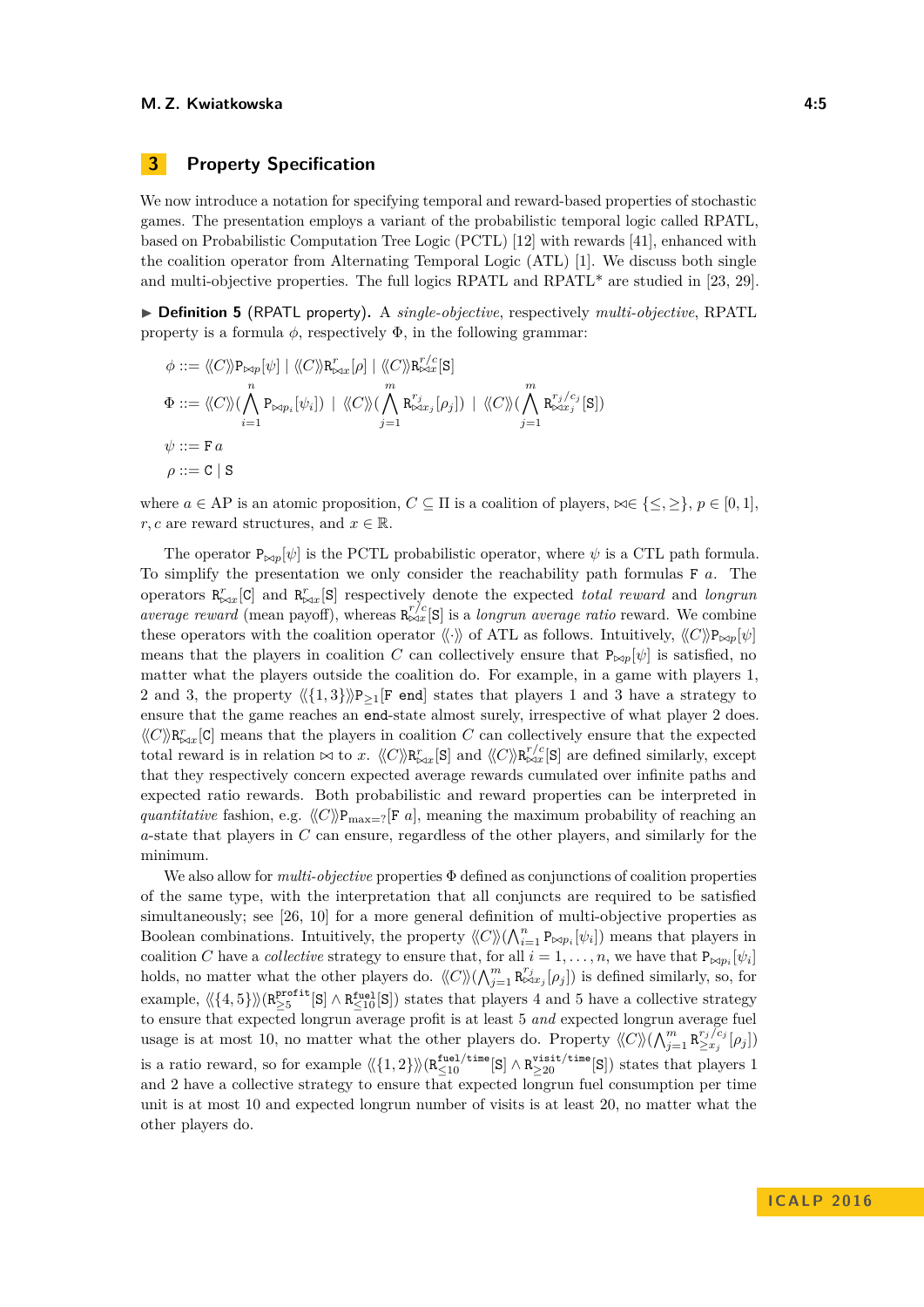#### **4:6 Model Checking and Strategy Synthesis for Stochastic Games**

In order to define the semantics of the coalition and multi-objective properties, we require the notion of a coalition game based on the analogous notion for ATL.

**► Definition 6** (Coalition game). Given an SMG  $\mathcal{G} = (\Pi, S, (S_{\Pi}, S_p), s_{\text{init}}, \Delta, A, L)$  and coalition of players  $C \subseteq \Pi$ , the *coalition game* of G induced by C is the two-player stochastic game  $\mathcal{G}_C = (\Pi, S, (S'_1, S'_2), s_{\text{init}}, \Delta, A, L)$ , where  $S'_1 = \bigcup_{i \in C} S_i$  and  $S'_2 = \bigcup_{i \in \Pi/C} S_i$ . The sets of strategies of player 1 and 2 in the coalition game are respectively denoted  $\Sigma_{\mathcal{G}_C}^1$  and  $\Sigma_{\mathcal{G}_C}^2$ .

▶ **Definition 7** (RPATL semantics). Let  $\mathcal{G} = (\Pi, S, (S_{\Pi}, S_p), s_{\text{init}}, \Delta, A, L)$  be an SMG whose states are labelled with atomic propositions  $a \in AP$ . We identify a proposition *a* with the set of states  $S_a = \{s \in S \mid s \models a\}$  satisfying a, also denoted a. The satisfaction relation  $\models$  is defined as follows, where formulas  $\phi$  and  $\Phi$  are interpreted over states of the game, whereas temporal formulas  $\psi$  and reward functions  $\rho$  are interpreted over paths:

 $\mathcal{G}, \lambda \models \mathbf{F}a \iff \exists i \geq 0 : (\lambda_i \lambda_{i+1} \dots \models a)$  $\mathcal{G}, s \models \langle\!\langle C \rangle\!\rangle P_{\bowtie p}[\psi] \Leftrightarrow \exists \sigma_1 \in \Sigma_{\mathcal{G}_C}^1 \text{ s.t. } \forall \sigma_2 \in \Sigma_{\mathcal{G}_C}^2.$  $\Pr_{\mathcal{G}_C, s}^{\sigma_1, \sigma_2} \{\lambda \in \text{Path}_{\mathcal{G}_C, s} \mid \widetilde{\mathcal{G}_C}, \lambda \models \psi\} \bowtie p$  $\mathcal{G}, s \models \langle\!\langle C \rangle\!\rangle \mathbf{R}^r_{\bowtie x} \rho \quad \Leftrightarrow \quad \exists \sigma_1 \in \Sigma^1_{\mathcal{G}_C} \text{ s.t. } \forall \sigma_2 \in \Sigma^2_{\mathcal{G}_C}.$  $\mathbb{E}_{\mathcal{G}_C,s}^{\sigma_1,\sigma_2}(rew(r,\rho)) \bowtie x$  $\mathcal{G}, s \models \langle\!\langle C \rangle\!\rangle \mathsf{R}^{r/c}_{\bowtie x} \mathsf{S} \quad \Leftrightarrow \quad \exists \; \sigma_1 \in \Sigma^1_{\mathcal{G}_C} \text{ s.t. } \forall \; \sigma_2 \in \Sigma^2_{\mathcal{G}_C}.$  $\mathbb{E}_{\mathcal{G}_C,s}^{\sigma_1,\sigma_2}(\mathit{rew}(r,\mathbf{S})) \bowtie x$  $\mathcal{G}, s \models \langle\!\langle C \rangle\!\rangle (\bigwedge_{i=1}^n \mathsf{P}_{\bowtie p_i}[\psi_i]) \quad \Leftrightarrow \quad \exists \sigma_1 \in \Sigma_{\mathcal{G}_C}^1 \text{ s.t. } \forall \sigma_2 \in \Sigma_{\mathcal{G}_C}^2, 1 \leq i \leq n.$  $\Pr_{\mathcal{G}_C, s}^{\sigma_1, \sigma_2} \{\lambda \in \text{Path}_{\mathcal{G}_C, s} \mid \widetilde{\mathcal{G}_C}, \lambda \models \psi_i\} \bowtie p_i$  $\mathcal{G}, s \models \langle\!\langle C \rangle\!\rangle (\bigwedge_{j=1}^m \mathsf{R}^{r_j}_{\bowtie x_j} [\rho_j]) \quad \Leftrightarrow \quad \exists \sigma_1 \in \Sigma_{\mathcal{G}_C}^1 \text{ s.t. } \forall \sigma_2 \in \Sigma_{\mathcal{G}_C}^2, 1 \leq j \leq m.$  $\mathbb{E}_{\mathcal{G}_C,s}^{\sigma_1,\sigma_2}(rew(r,\rho_j)) \bowtie x_j$  $\mathcal{G}, s \models \langle\!\langle C \rangle\!\rangle (\bigwedge_{j=1}^m \mathsf{R}^{r_j/c_j}_{\bowtie x_j} [\mathbf{S}]) \quad \Leftrightarrow \quad \exists \sigma_1 \in \Sigma_{\mathcal{G}_C}^1 \text{ s.t. } \forall \sigma_2 \in \Sigma_{\mathcal{G}_C}^2, 1 \leq j \leq m.$  $\mathbb{E}_{\mathcal{G}_C,s}^{\sigma_1,\sigma_2}(\mathit{rew}(r/c,\mathbf{S})) \bowtie x_j$ 

where  $\mathcal{G}_C = (\Pi, S, (S'_1, S'_2), s_{\text{init}}, \Delta, A, L)$  is the coalition game of G induced by C, r is a reward structure for  $\mathcal{G}_c$ , *c* is a nonnegative reward structure for  $\mathcal{G}_c$  s.t. the probability of its mean payoff under any strategy profile is at least some constant value, and

$$
rew^{k}(r)(\lambda) = \sum_{i=0}^{k} r(\lambda_{i})
$$
  
\n
$$
rew(r, \mathbf{C})(\lambda) = \lim_{\lambda \to \infty} rew^{k}(r)(\lambda)
$$
  
\n
$$
rew(r, \mathbf{S})(\lambda) = \lim_{k \to \infty} \frac{rew^{k}(r)(\lambda)}{k+1}
$$
  
\n
$$
rew(r/c, \mathbf{S})(\lambda) = \lim_{k \to \infty} \frac{rew^{k}(r)(\lambda)}{1+rew^{k}(c)(\lambda)}
$$

The properties defined above can be employed for verification as well as strategy synthesis for stochastic multi-player games.

# **4 Single-objective Properties**

Model checking and strategy synthesis for single-objective RPATL properties in stochastic games reduces to checking the existence of, respectively finding (if it exists), a winning strategy in two-player stochastic games, and specifically coalition games. Formally, given a stochastic multi-player game G and a single-objective RPATL property  $\phi$ , e.g.,  $\phi = \langle C \rangle P_{\bowtie p}[\psi]$  or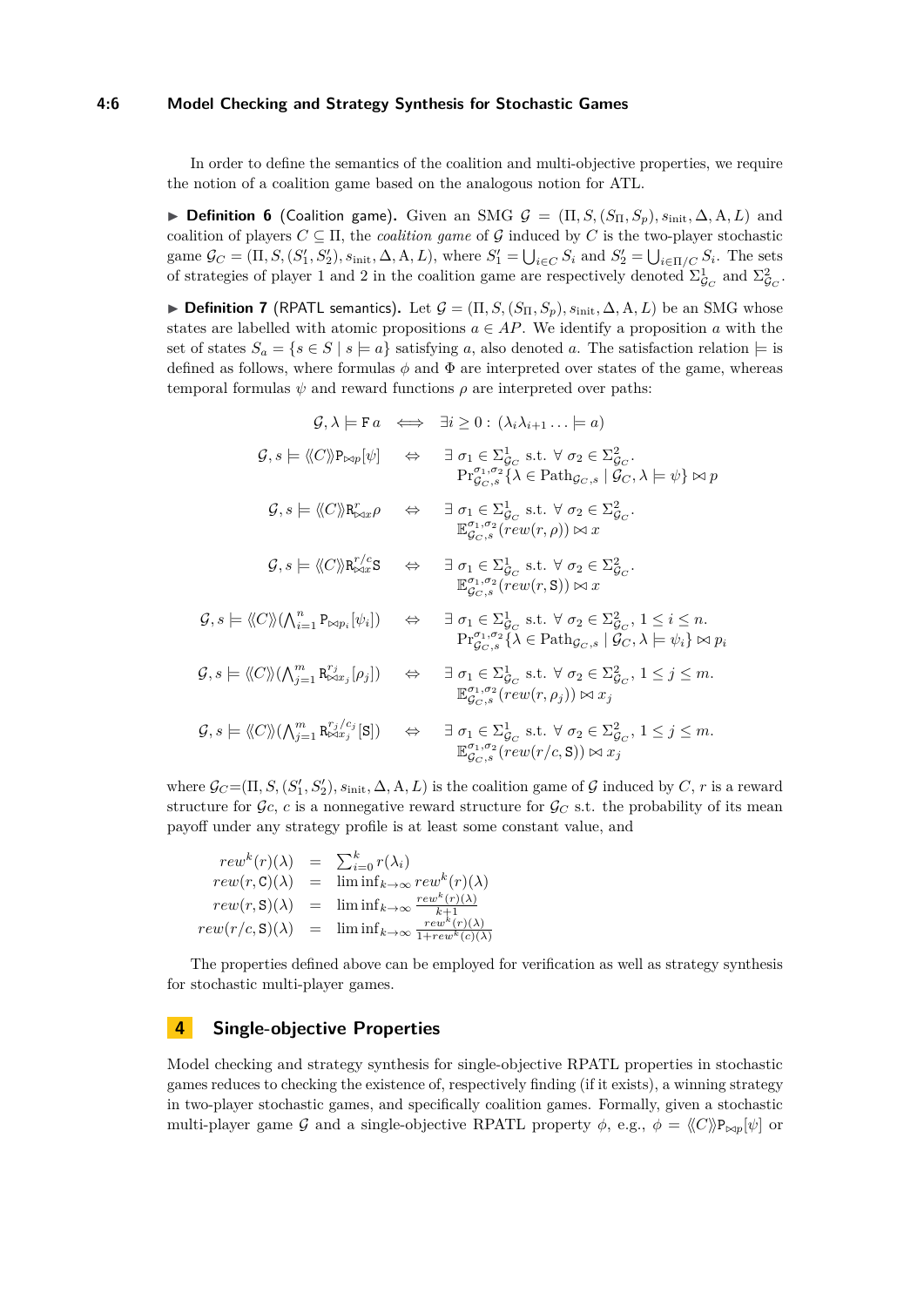$\phi = \langle C \rangle \mathbb{R}_{\text{max}}[\rho]$ , the model checking problem is to establish whether  $s_{\text{init}} \models \phi$  in the coalition game  $\mathcal{G}_C$ . The strategy synthesis problem, on the other hand, for a stochastic game  $\mathcal G$  and a property  $\phi$  as above is to construct a strategy  $\sigma_1$  for player 1 in the coalition game  $\mathcal{G}_C$  (if it exists) that is a witness to the satisfaction  $s_{\text{init}} \models \phi$ .

Similarly to MDPs, deciding the verification and strategy synthesis problems involves computing the *optimal values* of path formulas  $\psi$  and reward functions  $\rho$  defined for the minimum in the coalition game  $\mathcal{G}_C$  as follows:

$$
\begin{array}{rcl}\n\Pr_{\mathcal{G}_C,s}^{\min}(\psi) & = & \inf_{\sigma_1 \in \Sigma_{\mathcal{G}_C}^1} \sup_{\sigma_2 \in \Sigma_{\mathcal{G}_C}^2} \Pr_{\mathcal{G}_C,s}^{\sigma_1, \sigma_2}(\psi), \\
\mathbb{E}_{\mathcal{G}_C,s}^{\min}(rew(r,\rho)) & = & \inf_{\sigma_1 \in \Sigma_{\mathcal{G}_C}^1} \sup_{\sigma_2 \in \Sigma_{\mathcal{G}_C}^2} \mathbb{E}_{\mathcal{G}_C,s}^{\sigma_1, \sigma_2}(rew(r,\rho)),\n\end{array} \tag{1}
$$

where we swap infimum and supremum to compute the maximum value. A strategy  $\sigma_1 \in \Sigma^1_{\mathcal{G}_C}$ of player 1 starting from state *s* is called *optimal* if it achieves the optimal value, *e.g.,*  $\sup_{\sigma_2 \in \Sigma^2_{\mathcal{G}_C}} \Pr^{\sigma_1, \sigma_2}_{\mathcal{G}_C, s}(\psi) = \Pr^{\min}_{\mathcal{G}_C, s}(\psi)$ . Similarly, the strategy is called *ε*-*optimal*, for  $\varepsilon > 0$ , if it achieves a value deviating by at most  $\varepsilon$  from the optimum,  $e.g., \sup_{\sigma_2 \in \Sigma^2_{g_C}} \Pr_{g_C, s}^{\sigma_1, \sigma_2}(\psi) \ge$  $\Pr^{\min}_{\mathcal{G}_C,s}(\psi) + \varepsilon.$ 

The optimal values and strategies can be used to solve the RPATL single-objective model checking problem in the following way. For example, to establish the verification problem for  $\mathcal{G}, s$  and property  $\langle C \rangle \mathcal{P}_{\geq p}[\psi]$ , it suffices to verify that in the coalition game  $\mathcal{G}_C$  player 1 can ensure  $Pr_{\mathcal{G}_C,s}^{\max}(\psi) \geq p$ . The remaining single-objective properties can be addressed in a similar fashion. To solve the strategy synthesis problem, we compute an optimal or a suitable *ε*-optimal strategy for the coalition, that is, for player 1. Since the games are zero-sum, for every single-objective RPATL property  $\phi$  there exists a winning strategy for one of the players.

The problems of computing the optimal values and strategies for the variant of RPATL discussed here are in NP  $\cap$  coNP [\[26,](#page-14-9) [9\]](#page-13-6). No polynomial-time algorithm is known, and the method used in practice to compute optimal values is a *value iteration* algorithm [\[30\]](#page-14-3). For probabilistic reachability properties, given the quantitative probabilistic reachability property  $\langle\!\langle C \rangle\!\rangle P_{\text{max}=?}[F\,a]$ , the value iteration algorithm [\[30\]](#page-14-3) computes the optimal values for player 1 states  $s \in S_1$  in the coalition game as

$$
\Pr_{\mathcal{G}_C, s}^{\max}(\psi) = v^*(s) = \lim_{n \to \infty} v_n^*(s),\tag{2}
$$

where  $v_n^*(s)$  is computed iteratively as indicated in Fig. [1,](#page-7-0) with the computation terminated when a suitable precision threshold  $\alpha$  is reached, i.e. the maximum difference between  $v_n^*(s)$ and  $v_{n+1}^*(s)$ , for  $s \in S$ , is not more than  $\alpha$ . The computation of minimum values proceeds analogously.

It has been shown that for single-objective probabilistic reachability properties both players have optimal strategies and memoryless deterministic strategies suffice, and an optimal player 1 strategy can be constructed from the optimal values in time linear in the size of the game [\[4\]](#page-13-10). For more complex RPATL<sup>\*</sup> properties not discussed here, where  $\psi$  is an LTL formula, pure finite-memory strategies may be required, see [\[4,](#page-13-10) [21,](#page-14-12) [23\]](#page-14-7) and references therein. LTL properties  $\psi$  involve converting the formula to a Rabin or parity automaton, building the product of the automaton with the coalition game, and computing optimal values for a probabilistic reachability property on the product.

For single-objective cumulative reward properties  $\rho = \mathbf{C}$ , if a game is non-stopping then the set of states that receive infinite total reward can be computed by solving the game with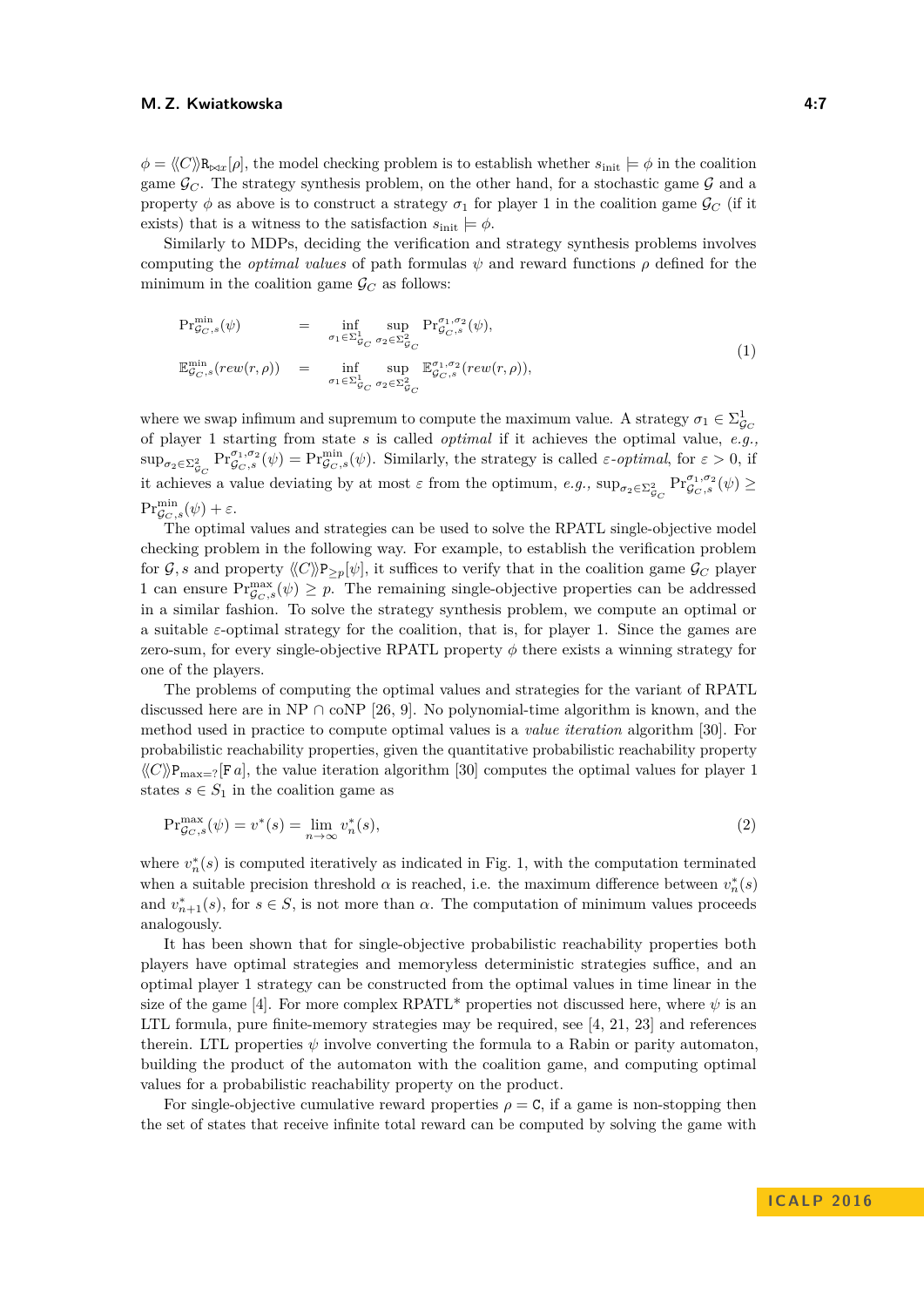<span id="page-7-0"></span>
$$
v_n^*(s) = \begin{cases} 1 & \text{if } s \models a \\ 0 & \text{if } s \not \models a \text{ and } n = 0, \\ \max\{v_{n-1}^*(s), v_n'(s)\} & \text{if } n > 0, \end{cases}
$$

$$
v_n'(s) = \begin{cases} \max_{s' \in S} \{\Delta(s, s') \cdot v_{n-1}^*(s')\} & \text{if } s \not \models a \text{ and } s \in S_1, \\ \min_{s' \in S} \{\Delta(s, s') \cdot v_{n-1}^*(s')\} & \text{if } s \not \models a \text{ and } s \in S_2, \\ \sum_{s' \in S} \Delta(s, s') \cdot v_{n-1}^*(s') & \text{if } s \not \models a \text{ and } s \in S_p. \end{cases}
$$

**Figure 1** Value iteration algorithm for the quantitative probabilistic reachability property  $\langle\langle C \rangle \rangle$ P<sub>max=?</sub>[F *a*] computed on the coalition game  $\mathcal{G}_C$ .

respect to a parity condition [\[66\]](#page-17-4). After removing these states, value iteration algorithm similar to that for probabilistic reachability can be applied to compute the (bounded) optimal values for the remaining states. An optimal (memoryless deterministic) player 1 strategy for a stopping game can be constructed from the optimal values in time linear in the size of the game [\[4\]](#page-13-10).

Longrun average reward properties  $\rho = S$  are more involved since average reward disregards all transient behaviour. Nevertheless, memoryless deterministic strategies still suffice for both players to win [\[43,](#page-15-6) [58\]](#page-16-11) and an optimal strategy can be constructed by reduction to the discounted reward problem. An alternative, more practical, method, which also extends to expected and almost sure ratio rewards, was formulated for multi-objective properties [\[10,](#page-13-5) [9\]](#page-13-6) under certain restriction on the models. The method employs stochastic memory update strategies and reduction to expected energy objectives, and is discussed in the next section.

# **5 Multi-objective Properties**

In this section, we discuss the problem of multi-objective verification and strategy synthesis for stochastic multi-player games, previously also studied for MDPs [\[38,](#page-15-7) [42\]](#page-15-8), where the goal is to simultaneously satisfy a certain combination of properties. Recall that we defined a multi-objective RPATL property Φ as a conjunction of properties of the same type, e.g.  $\langle C \rangle \langle (\bigwedge_{i=1}^{n} P_{\bowtie p_i}[\psi_i])$  or  $\langle C \rangle \langle (\bigwedge_{j=1}^{m} R_{\bowtie x_j}^{r_j}[\rho_j])$  (note that in [\[26\]](#page-14-9) any positive Boolean combinations are allowed). As for single-objective properties, for a given coalition *C* we reduce the analysis of a multi-player stochastic game  $\mathcal G$  to the coalition game  $\mathcal G_C$ , and thus it suffices to consider two-player stochastic games.

Let  $\Phi_C$  be a multi-objective property for coalition *C* involving *m* probabilistic or reward properties and  $\mathcal{G}_C$  be the induced two-player coalition game. Let  $\mathbf{r} = (r_1, \ldots, r_m)$  denote the vector of reward structures and  $\mathbf{r}(s) = (r_1(s), \ldots, r_m(s))$ , for every  $s \in S$ . Similarly,  $\mathbf{p} = (p_1, \ldots, p_m)$  and  $\mathbf{x} = (x_1, \ldots, x_m)$  denote the vectors of probability and reward bounds. We say that the vector of bounds  $(\mathbf{p}, \mathbf{x})$  for  $\Phi_C$ , denoted  $\Phi_C(\mathbf{p}, \mathbf{x})$ , is *achievable* if and only if there exists a winning strategy for player 1 that guarantees all properties in  $\Phi_C$  with bounds **p***,* **x**. The optimal achievable vectors of bounds are called Pareto vectors.

**Definition 8** (Pareto set). Let  $\Phi_C$  be a multi-objective property for coalition *C* involving *n* probabilistic or reward properties. A vector  $(\mathbf{p}, \mathbf{x}) \in \mathbb{R}^m$  is called a *Pareto vector* if the property  $\Phi_C(\mathbf{p} - \varepsilon, \mathbf{x} - \varepsilon)$  is achievable in  $\mathcal{G}_C$  for every  $\varepsilon > 0$  and  $\Phi_C(\mathbf{p} + \varepsilon, \mathbf{x} + \varepsilon)$  is not achievable for any  $\varepsilon > 0$ . The set *P* of all Pareto vectors for  $\Phi_C$  is called a *Pareto set*.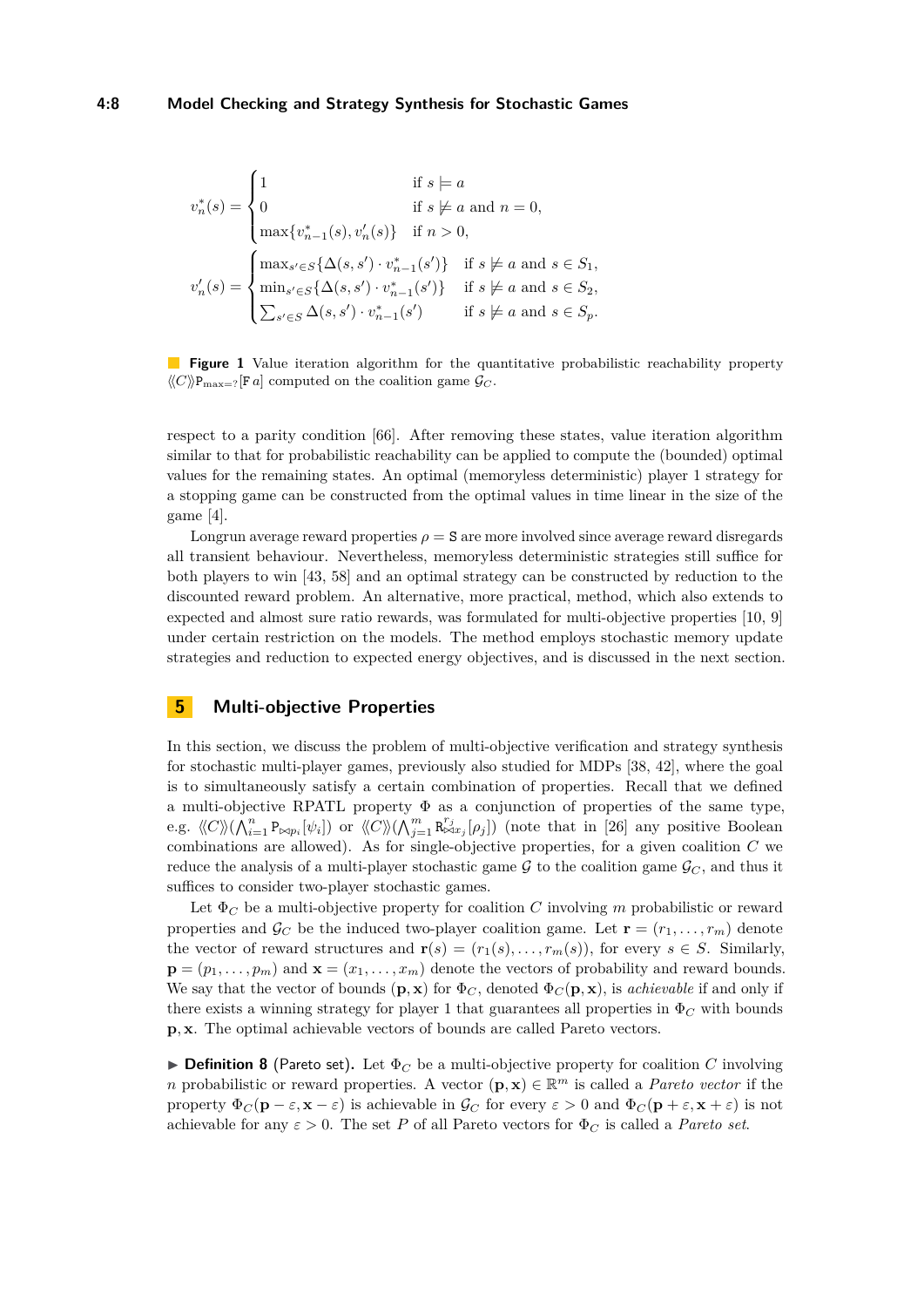<span id="page-8-0"></span>
$$
V_n^*(s) = \begin{cases} \{ \mathbf{x} \in \mathbb{R}_{\geq 0}^m \mid \mathbf{x} \leq \mathbf{r}(s) \} & \text{if } n = 0, \\ \text{dwc}(\mathbf{r}(s) + \text{conv}(\bigcup_{\Delta(s,s')=1} V_{n-1}^*(s'))) & \text{if } n > 0 \text{ and } s \in S_1, \\ \text{dwc}(\mathbf{r}(s) + \bigcap_{\Delta(s,s')=1} V_{n-1}^*(s')) & \text{if } n > 0 \text{ and } s \in S_2, \\ \text{dwc}(\mathbf{r}(s) + \sum_{\Delta(s,s')>0} \Delta(s,s') \cdot V_{n-1}^*(s')) & \text{if } n > 0 \text{ and } s \in S_p, \\ x \cdot X = \{ x \cdot \mathbf{x} \mid \mathbf{x} \in X \}, \\ \mathbf{x} + X = \{ \mathbf{x} + \mathbf{x}' \mid \mathbf{x}' \in X \}, \\ \text{dwc}(X) = \{ \mathbf{y} \mid \exists \mathbf{x} \in X : \mathbf{y} \leq \mathbf{x} \}, \\ \text{conv}(X) = \{ \mathbf{y} \mid \exists \mathbf{x}, \mathbf{x}' \in X, \alpha \in [0, 1] : \mathbf{y} = \alpha \mathbf{x} + (1 - \alpha) \mathbf{x}' \}. \end{cases}
$$

**Figure 2** Iterative computation of an *ε*-approximation of the Pareto set for a multi-objective expected total reward property in a two-player stochastic game. Here,  $x \in \mathbb{R}_{\geq 0}$  is a real number,  $\mathbf{x} \in \mathbb{R}_{\geq 0}^m$  is a vector,  $X \subseteq \mathbb{R}_{\geq 0}^m$  is a set,  $\leq$  is the componentwise partial order on  $\mathbb{R}_{\geq 0}^m$ ,  $\text{dwc}(X)$  is the downward closure of the set  $\overline{X}$ , and conv $(X)$  is the convex closure of  $X$ . Given a two-player stopping game G with multiple reward structures **r** and a multi-objective total reward property  $\Phi(\mathbf{x})$ , the approximation is computed for every state  $s \in S$  in  $k = |S| + \lceil |S| \cdot \frac{\ln(\varepsilon \cdot (n \cdot M)^{-1})}{\ln(1-\delta)} \rceil$  iterations, where  $M = |S| \cdot \frac{\max_{i,s \in S} r_i(s)}{\delta}, \delta = \Delta_{\min}^{|S|}$ , and  $\Delta_{\min}$  is the smallest positive probability in  $\mathcal{G}$ .

The problems of multi-objective verification and strategy synthesis are formulated similarly to the single-objective case discussed in the previous section. However, unlike in the singleobjective case, optimal strategies might not exist, as shown in [\[27\]](#page-14-13) for conjunctions. Further, an infinite-memory strategy may be required, even for stopping games with reachability objectives [\[26\]](#page-14-9). Existing solutions therefore compute *ε*-approximations of Pareto sets and the corresponding *ε*-optimal strategies.

**Definition 9** (Pareto set approximation). For  $\varepsilon > 0$ , an  $\varepsilon$ -approximation of the Pareto set is a set of vectors *Q* such that for every  $(\mathbf{q}, \mathbf{y}) \in Q$  there exists a Pareto vector  $(\mathbf{p}, \mathbf{x}) \in P$ with  $\|(\mathbf{q}, \mathbf{y}) - (\mathbf{p}, \mathbf{x})\| \leq \varepsilon$ , and vice versa, for every Pareto vector  $(\mathbf{p}, \mathbf{x}) \in P$  there exists a vector  $(\mathbf{q}, \mathbf{y}) \in Q$  with  $\|(\mathbf{q}, \mathbf{y}) - (\mathbf{p}, \mathbf{x})\| \leq \varepsilon$ , where  $\| \cdot \|$  is the Manhattan distance defined as the sum of componentwise differences.

The  $\varepsilon$ -approximation of the Pareto set for a stopping coalition game  $\mathcal{G}_C$  and a multiobjective property  $\Phi_C(\mathbf{x})$  can be computed using the iteration algorithm in Fig. [2.](#page-8-0) The algorithm successively computes, for each state  $s \in S$ , the sets  $V_n^*(s)$ , where the *n*th such set is the downward closure of vectors of bounds achievable by the coalition (player 1), from *s*, in up to *n* steps. Since player 1 can randomise between its successor states, the set  $V_n^*(s)$  for *s* ∈ *S*<sub>1</sub> is computed as a downward, convex closure of the union of  $V_{n-1}^*(s')$ , for all *s*' such that  $\Delta(s, s') = 1$ . For  $s \in S_2$ , the bounds must be achievable for all successor states, and hence we take the intersection. Finally, for probabilistic states  $s \in S_p$ , we consider the sum weighted by the corresponding probabilistic distribution.

Once an *ε*-approximation of the Pareto set has been computed, the corresponding *ε*optimal player 1 strategy can be constructed [\[29,](#page-14-11) [26,](#page-14-9) [70\]](#page-17-5), where the stochastic memory update,  $\sigma_1 = (M, \sigma_1^u, \sigma_1^n, \sigma_1^{\text{init}})$ , representation is employed. In the construction, the vertices of approximation sets  $V_n^*(s)$ ,  $s \in S$ , act as memory elements M and represent the vector of reward bounds that the strategy currently aims to achieve. The distributions in functions  $\sigma_1^u$  and  $\sigma_1^{\text{init}}$  are constructed so that the expected value of the next memory element is an *ε*-approximation of the target reward bounds **x**. Employing stochastic memory update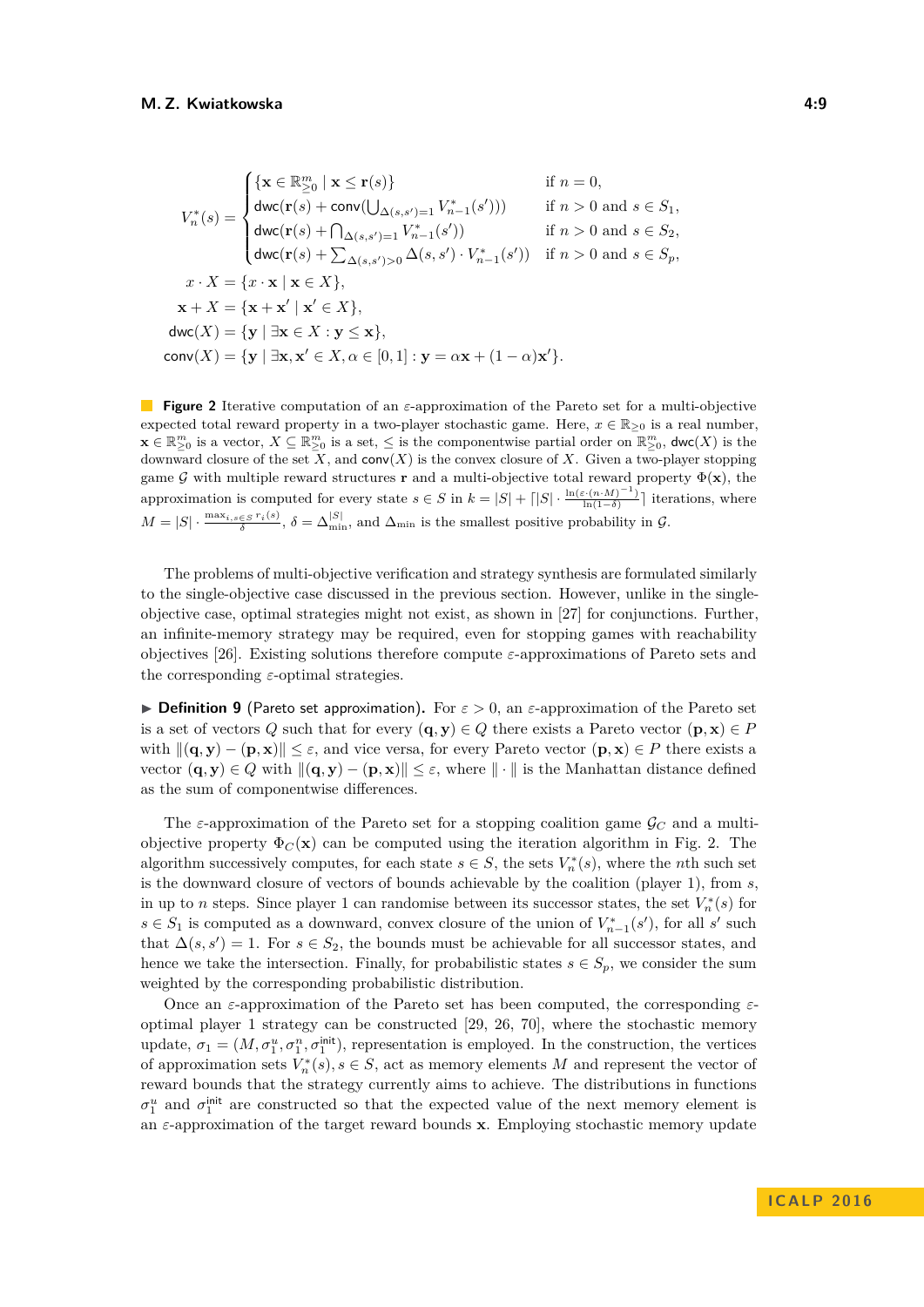### **4:10 Model Checking and Strategy Synthesis for Stochastic Games**

representation enables a reduction in the memory required from up to infinite to finite for stopping games [\[26\]](#page-14-9).

Since probabilistic reachability properties can be reduced to total reward properties, the iterative algorithm in Fig. [2](#page-8-0) can be adapted to compute *ε*-approximations of Pareto sets for any stopping stochastic game with a multi-objective property that involves only probabilistic reachability properties. This can be extended, for stopping games, to probabilistic LTL properties [\[29\]](#page-14-11) by employing reduction to Rabin automata and building a synchronous product of all the automata and the original SMG  $G$ , with a new terminal state which is entered after  $G$  enters any of its terminal states. However, the strategy synthesis problem for multi-objective probabilistic LTL properties in general stochastic games remains open.

Unfortunately, this method cannot be used for multi-objective strategy synthesis for longrun average reward properties. This is because the algorithm in Fig. [2](#page-8-0) approximates the Pareto set in a finite number of iterations by combining the achievable values of successive states, but expected average reward disregard all transient behaviour. Nevertheless, for the special case of almost sure average reward properties [\[10\]](#page-13-5), strategy synthesis for multi-objective properties of this type reduces to synthesis for multi-objective expected energy properties. The corresponding decision problem is in co-NP, as shown in [\[9\]](#page-13-6) and [\[19\]](#page-14-14). In addition, [\[9\]](#page-13-6) also formulate an algorithm to construct a strategy, if it exists, where stochastically updated memory strategies are generated, which can yield exponentially more compact representations than deterministically updated strategies used in [\[19\]](#page-14-14). Further, [\[9\]](#page-13-6) identify a general class of games for which the synthesis algorithm can be extended to arbitrary Boolean combinations of expected mean-payoff objectives.

Finally, in [\[10,](#page-13-5) [9\]](#page-13-6) a method to handle multi-objective ratio reward properties is provided. To solve the strategy synthesis problem for a single-objective ratio reward property in a coalition game, it suffices to solve the problem for an almost sure average reward property, and this can be extended to (conjunctive) multi-objective properties using vectors.

# **6 Compositional Strategy Synthesis**

One difficulty with multi-objective strategy synthesis, in view of high computational complexity [\[26\]](#page-14-9), is its scalability. To deal with this problem, [\[11,](#page-13-4) [70\]](#page-17-5) formulate a *compositional* framework for strategy synthesis, which allows one to derive a strategy for the composed system by synthesising only for the (smaller) individual components. Firstly, recall that probabilistic automata of [\[63\]](#page-16-10) correspond to coalition games with only one player present. In verification, the nondeterminism that is present in the probabilistic automaton models an adverse, uncontrollable, environment. By applying a coalition strategy to a game to resolve the controllable nondeterminism, we are left with a probabilistic automaton where only uncontrollable nondeterminism for the remaining players remains. This observation allows us to reuse rules for compositional verification of probabilistic automata, such as those in [\[56\]](#page-16-12), to derive strategy synthesis rules for SMGs.

The compositional framework of [\[11,](#page-13-4) [9,](#page-13-6) [70\]](#page-17-5) is based on a parallel composition operation for stochastic games, which is closely related to that of probabilistic automata [\[63\]](#page-16-10), except that the identity of the player is preserved through composition. When composed, the component SMGs  $\mathcal{G} = (\Pi, S, (S_{\Pi}, S_p), s_{\text{init}}, \Delta, A, L)$  and  $\mathcal{G}' = (\Pi', S', (S'_{\Pi}, S'_{p}), s'_{\text{init}}, \Delta', A', L')$ synchronise on shared actions  $A \cup A'$ , yielding the composed game  $\mathcal{G}'' = \mathcal{G} \parallel \mathcal{G}'$ . Properties of the component SMGs, as well as the composed game, are then defined on traces, that is, sequences of actions that label the probabilistic states in the path, rather than over paths. Under the assumption that the component games are compatible, *i.e.,* all actions of player 1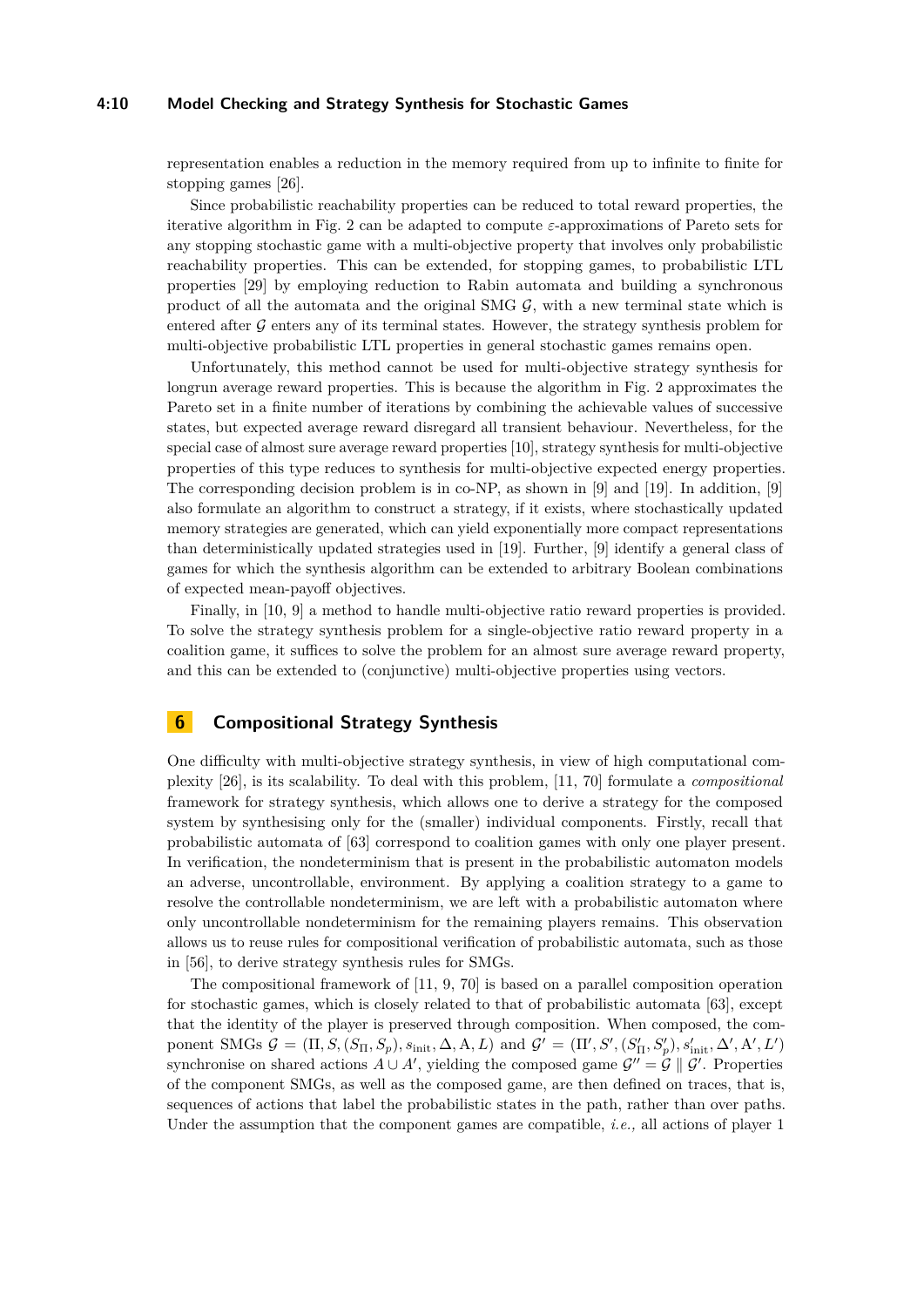in each composite game are enabled and fully controlled by player 1, the player 1 strategy  $\sigma''_1 = \sigma_1 \parallel \sigma'_1$  for  $\mathcal{G}''$  that is a composition of player 1 strategies for component games preserves all properties. More precisely, if strategies  $\sigma_1$  and  $\sigma'_1$  guarantee (possibly multi-objective) properties  $\Phi$ ,  $\Phi'$  in component games, then the composed strategy  $\sigma''_1$  guarantees property  $\Phi''$  in  $\mathcal{G}''$ , where  $\Phi''$  is *any* property for the composed game that can be derived from  $\Phi$  and Φ <sup>0</sup> using, for example, assume-guarantee rules in [\[56\]](#page-16-12). In particular, player 1 of different component games can cooperate to achieve a common goal: if in one component game player 1 guarantees a property  $\Phi_2$  under some assumption  $\Phi_1$  on the environment, *i.e.*,  $\Phi_1 \Rightarrow \Phi_2$ , and player 1 in a different component game ensures  $\Phi_1$ , then the composition satisfies property  $\Phi_2$ . A broad range of such assume-guarantee contracts can be supported for both probabilistic and reward multi-objective properties.

The method for compositional strategy synthesis [\[11\]](#page-13-4) first computes an under-approximation *Q* of the Pareto set for  $\Phi''$  based on *ε*-approximations *Q, Q'* of Pareto sets for  $\Phi$ ,  $\Phi'$ . For a chosen achievable vector of bounds  $(\mathbf{p}, \mathbf{x})$  for  $\Phi''$ , player 1 strategies  $\sigma_1, \sigma'_i$  are synthesised for component games that achieve  $\Phi(\mathbf{p}, \mathbf{x}), \Phi'(\mathbf{p}', \mathbf{x}')$ , where  $(\mathbf{p}, \mathbf{x}), (\mathbf{p}', \mathbf{x}')$  are the respective bounds obtained by projecting  $(\mathbf{p}, \mathbf{x})$  from  $Q''$  to  $Q, Q'$ . The composed strategy  $\sigma''_1 = \sigma_1 \parallel \sigma'_1$ then achieves  $\Phi''(\mathbf{p}'', \mathbf{x}'')$ . Note that, since assume-guarantee contracts may involve implication, to be able to apply this framework and, in particular, to take full advantage of assume-guarantee rules, we would need to be able to synthesise strategies for arbitrary Boolean combinations of properties, which is possible [\[9,](#page-13-6) [70\]](#page-17-5) under certain restrictions on models and properties.

### **7 Tool Implementation and Applications**

All techniques overviewed in this paper, including single- and multi-objective, as well as compositional, strategy synthesis problems for turn-based stochastic multi-player games, have been implemented in the open-source tool called PRISM-games [\[25,](#page-14-2) [54\]](#page-16-8), developed as an extension of the probabilistic model checker PRISM [\[52\]](#page-16-13). PRISM-games can be used to model, verify, solve and simulate stochastic multi-player games with complex properties. As a modelling notation, PRISM-games uses an extension of PRISM's modelling language based on reactive modules. The specification notation is based on RPATL [\[23\]](#page-14-7), and includes support for the coalition operator; single-objective properties, namely probabilistic reachability, total reward properties for stopping games, average reward and ratio properties for a special class of games called controllable multichain games (for details, see [\[70\]](#page-17-5)), and almost sure average reward and ratio properties; and multi-objective properties, and specifically Boolean combinations of the same type of reward properties, except for the almost sure average and ratio reward properties for which only conjunctions are supported.

Currently, PRISM-games is an explicit state model checker, which extends the Java-based engine of PRISM, and relies on the Parma Polyhedra Library [\[6\]](#page-13-11) for symbolic manipulation of convex sets during *ε*-approximate computation of Pareto sets, see [\[66,](#page-17-4) [70\]](#page-17-5).

Below we report on a variety of case studies of autonomous systems that employed stochastic game models and were analysed using PRISM-games. For more information, see [\[66,](#page-17-4) [70,](#page-17-5) [68,](#page-17-6) [67\]](#page-17-3) and the PRISM-games website [\[61\]](#page-16-14).

**Microgrid demand-side management [\[66\]](#page-17-4).** The example models a decentralised energy management protocol for smart grids that draw energy from a variety of sources. The system consists of a set of households, where each household follows a simple probabilistic protocol to execute a load if the current energy cost is below a pre-agreed limit, and otherwise it only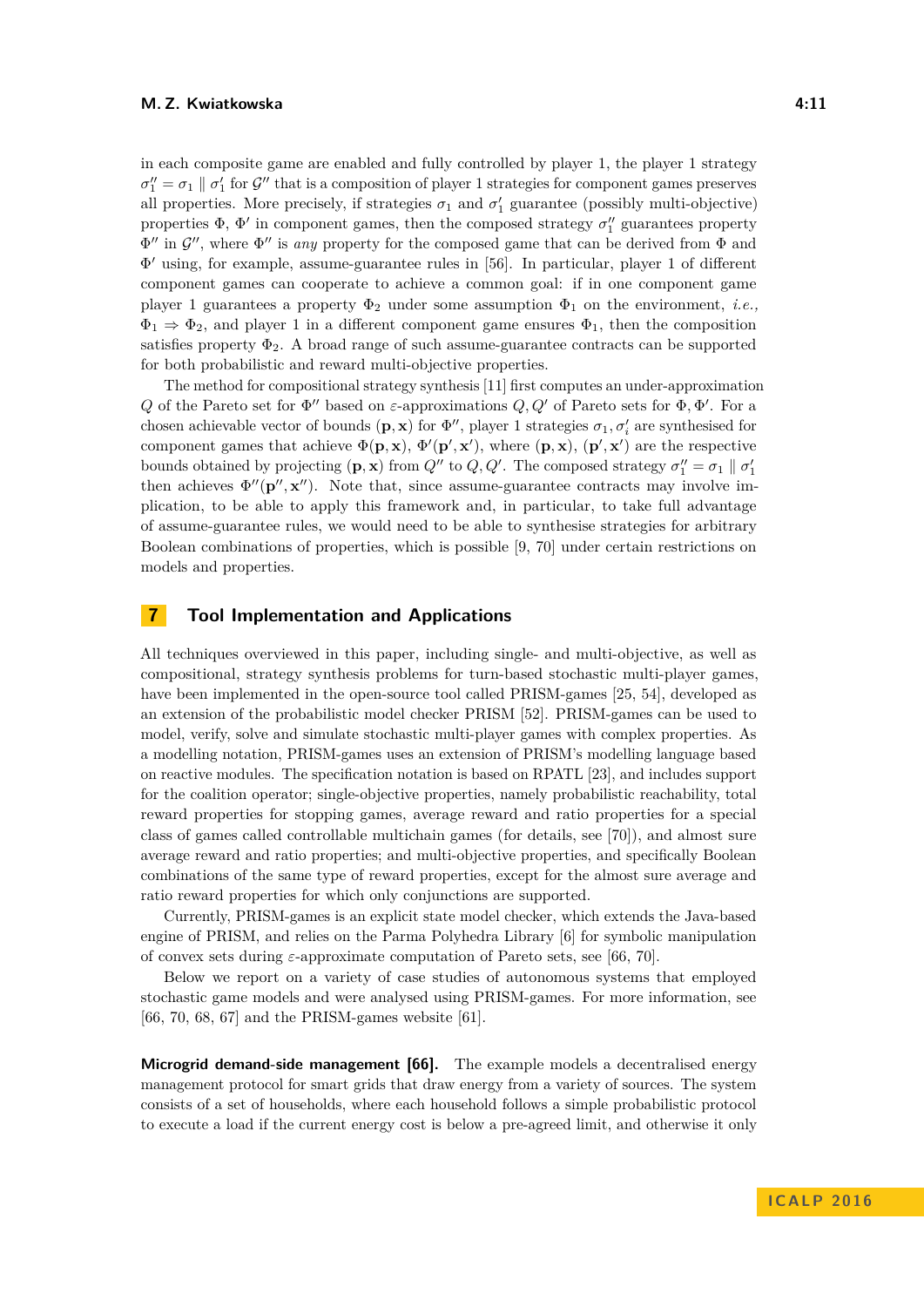### **4:12 Model Checking and Strategy Synthesis for Stochastic Games**

executes the load with a pre-agreed probability. The energy cost to execute a load for a single time unit is the number of loads currently being executed in the grid. The analysis of the protocol with respect to the expected load per cost unit for a household, formulated as a single-objective total reward property, exposed a protocol weakness. The weakness was then corrected by disincentivising non-cooperative behaviour.

**Human-in-the-loop UAV mission planning [\[40\]](#page-15-9).** This case study concerns autonomous unmanned aerial vehicles (UAV) performing road network surveillance and reacting to inputs from a human operator. The UAV performs most of the piloting functions, such as selecting the waypoints and flying the route. The operator primarily performs sensor tasks at waypoints but may also pick a road for the UAV at waypoints. The optimal UAV piloting strategy depends on mission objectives, *e.g.,* safety, reachability, coverage, and operator characteristics, *i.e.,* workload, proficiency, and fatigue. The main focus of the case study is on studying a multi-objective property to analyse the trade-off between the mission completion time and the number of visits to restricted operating zones, which have been investigated by computing Pareto sets.

**Autonomous urban driving [\[29\]](#page-14-11).** A stochastic game model of an autonomous car is developed, which considers the car driving through an urban environment and reacting to hazards such as pedestrians, obstacles, and traffic jams. The car does not only decide on the reactions to hazards, which are adversarial, but also chooses the roads to take in order to reach a target location. The presence and probability of hazards is based on statistical information for the road. Through multi-objective strategy synthesis, strategies with optimal trade-off between the probability of reaching the target location, the probability of avoiding accidents and the overall quality of roads on the route are identified.

**Aircraft power distribution [\[10\]](#page-13-5).** An aircraft electrical power network is considered, where power is to be routed from generators to buses through controllable switches. The generators can exhibit failures and switches have delays. The system consists of several components, each containing buses and generators, and the components can deliver power to each other. The network is modelled as a composition of stochastic games, one for each component. These components are physically separated for reliability, and hence allow limited interaction and communication. Compositional strategy synthesis is applied to find strategies with good trade-off between uptime of buses and failure rate. By employing stochasticity, we can faithfully encode the reliability specifications in quantitative fashion, thus improving over previous results. The property is modelled as a conjunction of ratio reward properties.

**Self-adaptive software architectures [\[44,](#page-15-10) [16\]](#page-14-15).** Self-adaptive software automatically adapts its structure and behaviour according to changing requirements and quantitative goals. Several self-adaptive software architectures, such as adaptive industrial middleware used to monitor and manage sensor networks in renewable energy production plants, have been modelled as stochastic games and analysed. Both single- and multi-objective verification of multi-player stochastic games has been applied to to evaluate their resilience properties and synthesise pro-active adaptation policies.

**DNS Bandwidth Amplification Attack [\[35\]](#page-15-11).** The Domain Name System (DNS) is an Internet-wide hierarchical naming system for assigning IP addresses to domain names, and any disruption of the service can lead to serious consequences. A notable threat to DNS,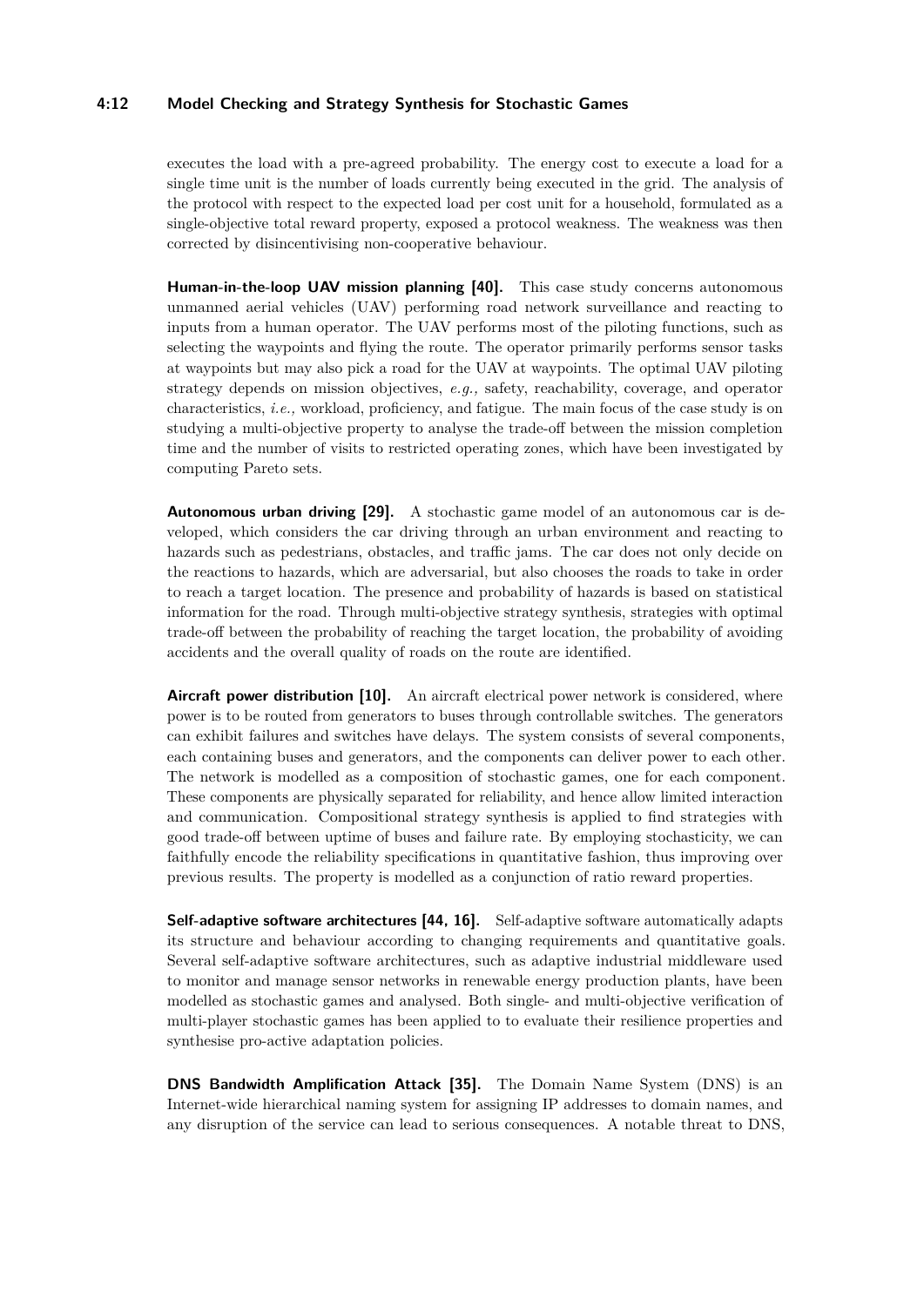namely the bandwidth amplification attack, where an attacker attempts to flood a victim DNS server with malicious traffic, is modelled as a stochastic game. Verification and strategy synthesis is used to analyse and generate counter-measures to defend against the attack.

**Attack-defence scenarios in RFID goods management system [\[5\]](#page-13-12).** This case study considers complex attack-defence scenarios, such as an RFID goods management system, translating attack-defence trees to two-player stochastic games. Probabilistic verification is then employed to check security properties of the attack-defence scenarios and to synthesise strategies for attackers or defenders which guarantee or optimise some quantitative property. The properties considered include single-objective properties such as the probability of a successful attack or the incurred cost, as well as their multi-objective combinations.

# **8 Challenges**

Clearly, there has been much progress towards quantitative verification and aspects of quantitative synthesis for autonomy, with a wide variety of relevant case studies serving as proof of concept. However, a number of significant challenges have yet to be overcome. We briefly review a selection of these below.

**Partial information.** Practical quantitative verification, as exemplified by PRISM, has so far mostly been limited to complete information systems. This restriction is not applicable to many autonomous scenarios, where agents in the system only have partial information. Partial observability [\[18,](#page-14-5) [20\]](#page-14-6) raises a number of algorithmic challenges that need to be tackled.

**Modelling social interactions.** Autonomous systems are increasingly often employed to assist and interact with humans, and operator models have to be taken into account. Though some progress has been made, for example in the context of UAVs [\[40\]](#page-15-9), models that incorporate cognitive processes and social interactions, such as those based on trust [\[39,](#page-15-12) [46\]](#page-15-13), and the corresponding verification techniques are needed.

**Model learning and adaptation from data.** Quantitative verification has so far mainly focused on modelling system dynamics, but the behaviour of many autonomous and semiautonomous systems, such as those involving perception, is data-driven [\[62\]](#page-16-15). Techniques that integrate model learning from data in order to inform adaptation in real-time and programming with uncertain data within quantitative verification methodologies are needed.

**Model synthesis from specifications.** Though correct-by-construction synthesis of strategies has been tackled in a range of models, model synthesis from quantitative specifications requires further study. A possible approach is combining template-based and parameter synthesis methods already developed for Markov chains and MDPs [\[34,](#page-15-14) [28,](#page-14-16) [17\]](#page-14-17) and via discretisation for timed and hybrid automata [\[36,](#page-15-15) [55\]](#page-16-16), but more effort is required to tackle autonomous systems.

**Scalability, efficiency and precision.** Existing model checking and strategy synthesis tools for stochastic games are in early stages of development and substantial effort is necessary to ensure their effectiveness in industrial applications. Compositional approaches, symbolic techniques and methodologies based on induction, deduction and machine learning, as well as their judicious combinations, have great potential.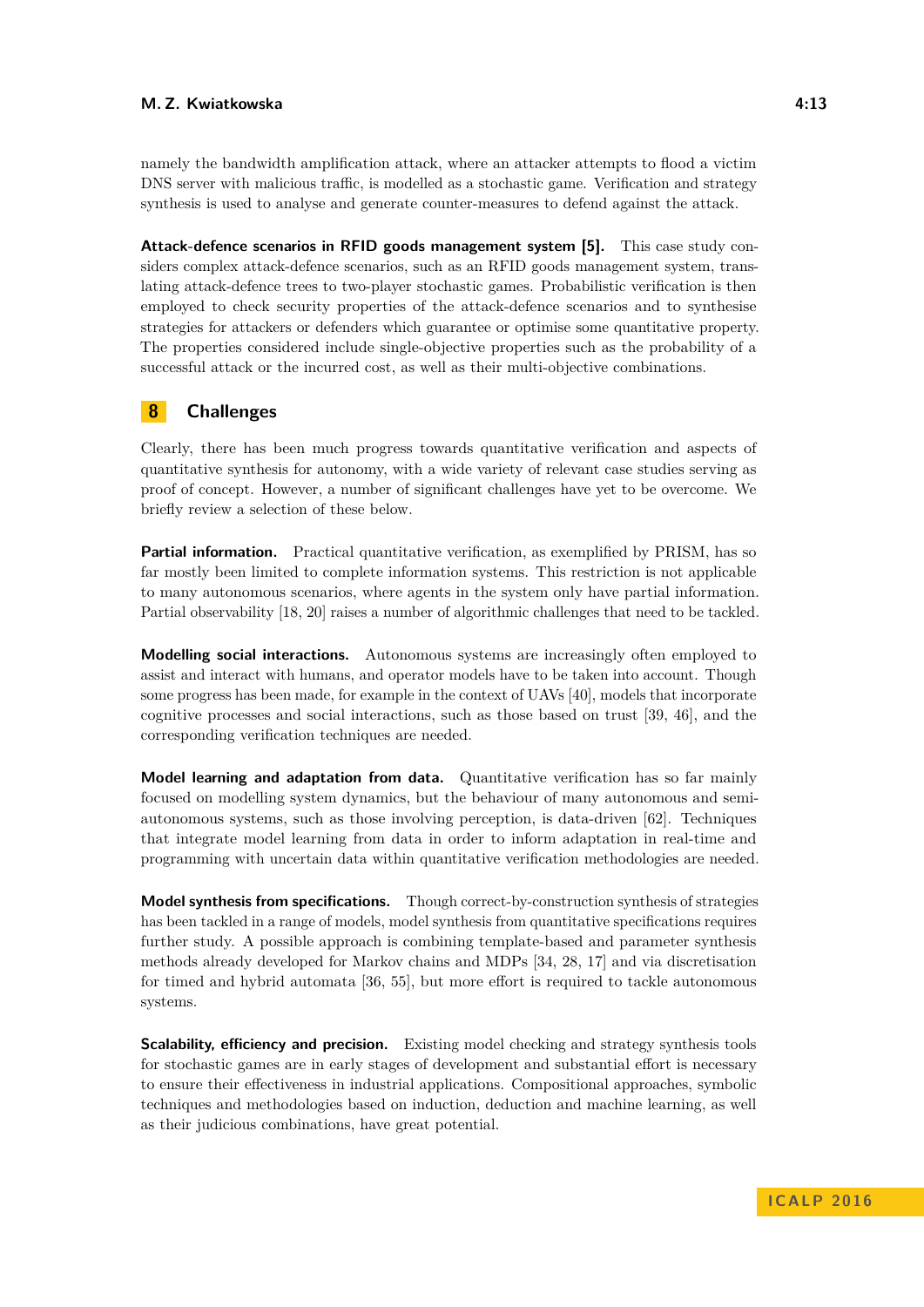### **4:14 Model Checking and Strategy Synthesis for Stochastic Games**

# **9 Conclusion**

As autonomous systems are becoming an integral part of our society, their failure carries potentially unacceptable and life-endangering risks. Rigorous model-based verification technologies incorporated within the design process can improve their safety and reliability and reduce development costs. This paper has briefly summarised quantitative verification and strategy synthesis techniques developed for autonomous systems modelled as turn-based stochastic multi-player games as implemented in the tool PRISM-games and outlined future research challenges in this challenging yet exciting field.

### **References**

- <span id="page-13-9"></span>**1** R. Alur, T. Henzinger, and O. Kupferman. Alternating-time temporal logic. *Journal of the ACM*, 49(5):672–713, 2002.
- <span id="page-13-1"></span>**2** Rajeev Alur and David L. Dill. A theory of timed automata. *Theoretical Computer Science*, 126(2):183–235, 1994.
- <span id="page-13-0"></span>**3** Tobias Amnell, Gerd Behrmann, Johan Bengtsson, Pedro R. D'Argenio, Alexandre David, Ansgar Fehnker, Thomas Hune, Bertrand Jeannet, Kim G. Larsen, M. Oliver Möller, Paul Pettersson, Carsten Weise, and Wang Yi. Uppaal – Now, Next, and Future. In F. Cassez, C. Jard, B. Rozoy, and M. Ryan, editors, *Modelling and Verification of Parallel Processes*, number 2067 in Lecture Notes in Computer Science Tutorial, pages 100–125. Springer-Verlag, 2001.
- <span id="page-13-10"></span>**4** Daniel Andersson and Peter Bro Miltersen. The Complexity of Solving Stochastic Games on Graphs. In *Algorithms and Computation*, volume 5878 of *LNCS*, pages 112–121. 2009.
- <span id="page-13-12"></span>**5** Zaruhi Aslanyan, Flemming Nielson, and David Parker. Quantitative Verification and Synthesis of Attack-Defence Scenarios. In *Proc. of Computer Security Foundations Symposium CSF*, 2016. to appear.
- <span id="page-13-11"></span>**6** Roberto Bagnara, Patricia M. Hill, and Enea Zaffanella. The Parma Polyhedra Library: Toward a complete set of numerical abstractions for the analysis and verification of hardware and software systems. *Science of Computer Programming*, 72(1–2):3–21, 2008.
- <span id="page-13-2"></span>**7** C. Baier, E. Clarke, V. Hartonas-Garmhausen, M. Kwiatkowska, and M. Ryan. Symbolic model checking for probabilistic processes. In P. Degano, R. Gorrieri, and A. Marchetti-Spaccamela, editors, *Proc. 24th Int. Colloq. Automata, Languages and Programming (IC-ALP'97)*, volume 1256 of *LNCS*, pages 430–440. Springer, 1997.
- <span id="page-13-3"></span>**8** S. Basagiannis, P. Katsaros, A. Pombortsis, and N. Alexiou. Probabilistic model checking for the quantification of DoS security threats. *Computers & Security*, 2009.
- <span id="page-13-6"></span>**9** N. Basset, M. Kwiatkowska, and C. Wiltsche. Compositional strategy synthesis for stochastic games with multiple objectives. Technical Report CS-RR-16-03, Department of Computer Science, University of Oxford, 2016.
- <span id="page-13-5"></span>**10** Nicolas Basset, Marta Z. Kwiatkowska, Ufuk Topcu, and Clemens Wiltsche. Strategy Synthesis for Stochastic Games with Multiple Long-Run Objectives. In *Proc. of Tools and Algorithms for the Construction and Analysis of Systems TACAS*, pages 256–271, 2015.
- <span id="page-13-4"></span>**11** Nicolas Basset, Marta Z. Kwiatkowska, and Clemens Wiltsche. Compositional Controller Synthesis for Stochastic Games. In *Proc. of Concurrency Theory CONCUR*, pages 173–187, 2014.
- <span id="page-13-8"></span>**12** Andrea Bianco and Luca de Alfaro. Model checking of probabilistic and nondeterministic systems. In *Proc. of Foundations of Software Technology and Theoretical Computer Science FSTTCS*, volume 1026 of *LNCS*, pages 499–513, 1995.
- <span id="page-13-7"></span>**13** P. Billingsley. *Probability and Measure*. Wiley, 1995.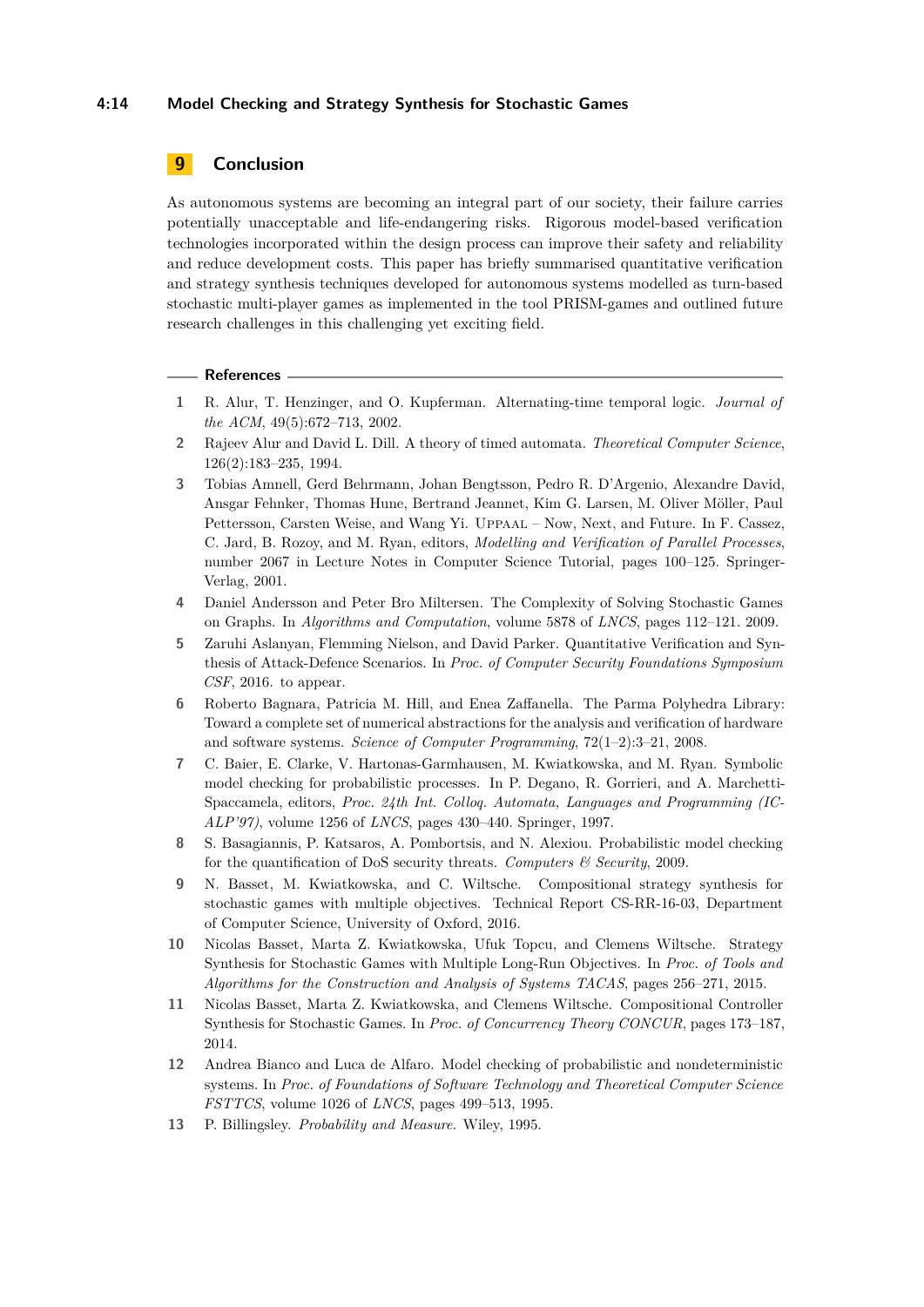- <span id="page-14-10"></span>**14** Tomás Brázdil, Václav Brozek, Vojtech Forejt, and Antonín Kucera. Stochastic Games with Branching-Time Winning Objectives. In *Proc. of Logic in Computer Science LICS*, pages 349–358, 2006.
- <span id="page-14-1"></span>**15** R. Calinescu, C. Ghezzi, M. Kwiatkowska, and R. Mirandola. Self-adaptive software needs quantitative verification at runtime. *Communications of the ACM*, 55(9):69–77, 2012.
- <span id="page-14-15"></span>**16** Javier Cámara, Gabriel A. Moreno, and David Garlan. Stochastic Game Analysis and Latency Awareness for Proactive Self-adaptation. In *Proc. of Software Engineering for Adaptive and Self-Managing Systems SEAMS*, pages 155–164, 2014.
- <span id="page-14-17"></span>**17** M. Ceska, F. Dannenberg, N. Paoletti, M. Kwiatkowska, and L. Brim. Precise parameter synthesis for stochastic biochemical systems. *Acta Informatica, to appear*, 2016.
- <span id="page-14-5"></span>**18** Krishnendu Chatterjee and Laurent Doyen. Partial-Observation Stochastic Games: How to Win when Belief Fails. *Transactions on Compuational Logic*, 15(2):16, 2014.
- <span id="page-14-14"></span>**19** Krishnendu Chatterjee and Laurent Doyen. Perfect-information Stochastic Games with Generalized Mean-Payoff Objectives. In *Proc. of LICS*. 2016. To appear.
- <span id="page-14-6"></span>**20** Krishnendu Chatterjee, Laurent Doyen, Sumit Nain, and Moshe Y. Vardi. The Complexity of Partial-Observation Stochastic Parity Games with Finite-Memory Strategies. In *Proc. of Foundations of Software Science and Computation Structures FOSSACS*, pages 242–257, 2014.
- <span id="page-14-12"></span>**21** Krishnendu Chatterjee and Thomas A. Henzinger. A survey of stochastic *ω*-regular games. *Journal of Computer and System Sciences*, 78(2):394–413, 2012.
- <span id="page-14-4"></span>**22** Krishnendu Chatterjee and Rasmus Ibsen-Jensen. Qualitative analysis of concurrent meanpayoff games. *Information and Computation*, 242:2–24, 2015.
- <span id="page-14-7"></span>**23** T. Chen, V. Forejt, M. Kwiatkowska, D. Parker, and A. Simaitis. Automatic Verification of Competitive Stochastic Systems. In *Proc. of Tools and Algorithms for the Construction and Analysis of Systems TACAS*, volume 7214 of *LNCS*, pages 315–330, 2012.
- <span id="page-14-8"></span>**24** T. Chen, V. Forejt, M. Kwiatkowska, D. Parker, and A. Simaitis. Automatic verification of competitive stochastic systems. *Formal Methods in System Design*, 43(1):61–92, 2013.
- <span id="page-14-2"></span>**25** T. Chen, V. Forejt, M. Kwiatkowska, D. Parker, and A. Simaitis. PRISM-games: A Model Checker for Stochastic Multi-Player Games. In *Proc. of Tools and Algorithms for the Construction and Analysis of Systems TACAS*, volume 7795 of *LNCS*, pages 185–191, 2013.
- <span id="page-14-9"></span>**26** Taolue Chen, Vojtech Forejt, Marta Z. Kwiatkowska, Aistis Simaitis, and Clemens Wiltsche. On Stochastic Games with Multiple Objectives. In *Proc. of Mathematical Foundations of Computer Science MFCS*, pages 266–277, 2013.
- <span id="page-14-13"></span>**27** Taolue Chen, Vojtěch Forejt, Marta Kwiatkowska, Aistis Simaitis, Ashutosh Trivedi, and Michael Ummels. Playing Stochastic Games Precisely. In *Proc. of Concurrency Theory CONCUR*, volume 7454 of *LNCS*, pages 348–363. 2012.
- <span id="page-14-16"></span>**28** Taolue Chen, Ernst Moritz Hahn, Tingting Han, Marta Kwiatkowska, Hongyang Qu, and Lijun Zhang. Model repair for Markov decision processes. In *Proc. 7th Int. Symp. Theoretical Aspects of Software Engineering (TASE'13)*, pages 85–92. IEEE Computer Society Press, 2013.
- <span id="page-14-11"></span>**29** Taolue Chen, Marta Z. Kwiatkowska, Aistis Simaitis, and Clemens Wiltsche. Synthesis for Multi-objective Stochastic Games: An Application to Autonomous Urban Driving. In *Proc. of Quantitative Evaluation of Systems QEST*, pages 322–337, 2013.
- <span id="page-14-3"></span>**30** Anne Condon. The Complexity of Stochastic Games. *Information and Computation*, 96:203–224, 1992.
- <span id="page-14-0"></span>**31** C. Courcoubetis and M. Yannakakis. Verifying temporal properties of finite state probabilistic programs. In *Proc. 29th Annual Symp. Foundations of Computer Science (FOCS'88)*, pages 338–345. IEEE Computer Society Press, 1988.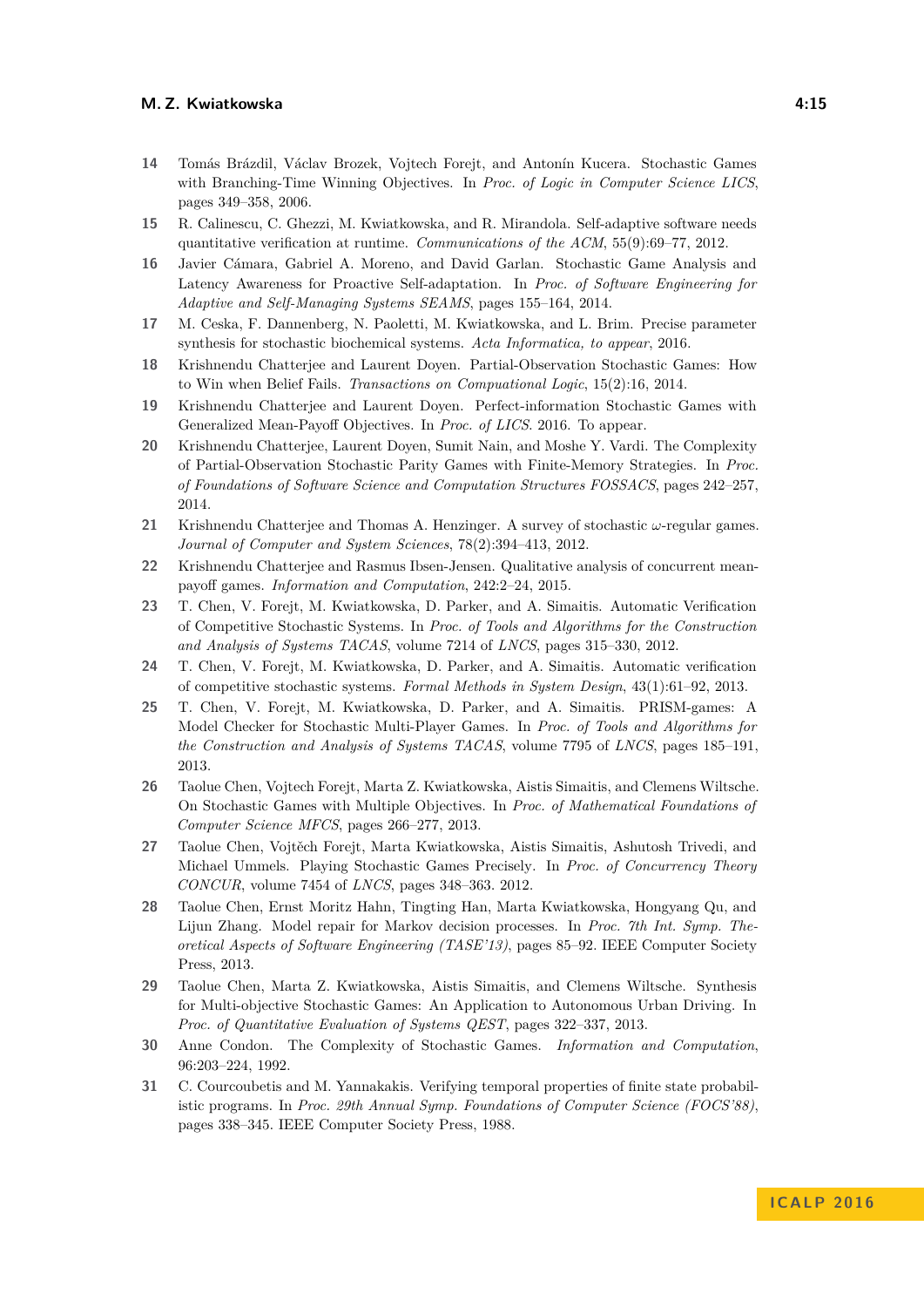### **4:16 Model Checking and Strategy Synthesis for Stochastic Games**

- <span id="page-15-4"></span>**32** F. Dannenberg, M. Kwiatkowska, C. Thachuk, and A. J. Turberfield. Dna walker circuits: Computational potential, design and verification. *Natural Computing*, 14(2):195–211, 2015.
- <span id="page-15-0"></span>**33** L. de Alfaro, M. Kwiatkowska, G. Norman, D. Parker, and R. Segala. Symbolic model checking of probabilistic processes using MTBDDs and the Kronecker representation. In S. Graf and M. Schwartzbach, editors, *Proc. 6th Int. Conf. Tools and Algorithms for the Construction and Analysis of Systems (TACAS'00)*, volume 1785 of *LNCS*, pages 395–410. Springer, 2000.
- <span id="page-15-14"></span>**34** C. Dehnert, S. Junges, N. Jansen, F. Corzilius, M. Volk, H. Bruintjes, J-P. Katoen, and E. Ábrahám. PROPhESY: A PRObabilistic ParamEter SYnthesis tool. In *Proc. 27th Int. Conf. Computer Aided Verification (CAV'15)*, volume 9206 of *LNCS*, pages 214–231. Springer, 2015.
- <span id="page-15-11"></span>**35** T. Deshpande, P. Katsaros, S.A. Smolka, and S.D. Stoller. Stochastic Game-Based Analysis of the DNS Bandwidth Amplification Attack Using Probabilistic Model Checking. In *Proc. of European Dependable Computing Conference EDCC*, pages 226–237, 2014.
- <span id="page-15-15"></span>**36** M. Diciolla, C. H. P. Kim, M. Kwiatkowska, and A. Mereacre. Synthesising optimal timing delays for timed I/O automata. In *Proc. 14th International Conference on Embedded Software (EMSOFT'14)*. ACM, 2014.
- <span id="page-15-1"></span>**37** M. Duflot, M. Kwiatkowska, G. Norman, and D. Parker. A formal analysis of Bluetooth device discovery. *Int. Journal on Software Tools for Technology Transfer*, 8(6):621–632, 2006.
- <span id="page-15-7"></span>**38** K. Etessami, M. Kwiatkowska, M. Vardi, and M. Yannakakis. Multi-objective model checking of Markov decision processes. *Logical Methods in Computer Science*, 4(4):1–21, 2008.
- <span id="page-15-12"></span>**39** R. Falcone and C. Castelfranchi. Social trust: A cognitive approach. In *Trust and Deception in Virtual Societies*, pages 55–90. Kluwer, 2001.
- <span id="page-15-9"></span>**40** Lu Feng, Clemens Wiltsche, Laura Humphrey, and Ufuk Topcu. Controller Synthesis for Autonomous Systems Interacting with Human Operators. In *Proc. of Int. Conf. on Cyber-Physical Systems ICCPS*, pages 70–79, 2015.
- <span id="page-15-5"></span>**41** V. Forejt, M. Kwiatkowska, G. Norman, and D. Parker. Automated Verification Techniques for Probabilistic Systems. In *Proc. of Formal Methods for Eternal Networked Software System SFM*, volume 6659 of *LNCS*, pages 53–113, 2011.
- <span id="page-15-8"></span>**42** V. Forejt, M. Kwiatkowska, G. Norman, D. Parker, and H. Qu. Quantitative multi-objective verification for probabilistic systems. In P. Abdulla and K. Leino, editors, *Proc. 17th Int. Conf. Tools and Algorithms for the Construction and Analysis of Systems (TACAS'11)*, volume 6605 of *LNCS*, pages 112–127. Springer, 2011.
- <span id="page-15-6"></span>**43** D. Gillette. Stochastic games with zero stop probabilities. *Contributions to the Theory of Games*, 39:179–187, 1957.
- <span id="page-15-10"></span>**44** T.J. Glazier, J. Camara, B. Schmerl, and D. Garlan. Analyzing Resilience Properties of Different Topologies of Collective Adaptive Systems. In *Proc. of Self-Adaptive and Self-Organizing Systems Workshops SASOW*, pages 55–60, 2015.
- <span id="page-15-3"></span>**45** J. Heath, M. Kwiatkowska, G. Norman, D. Parker, and O. Tymchyshyn. Probabilistic model checking of complex biological pathways. *Theoretical Computer Science*, 319(3):239– 257, 2008.
- <span id="page-15-13"></span>**46** X. Huang and M. Kwiatkowska. Reasoning about cognitive trust in stochastic multiagent systems. Technical Report CS-RR-16-02, Department of Computer Science, University of Oxford, 2016.
- <span id="page-15-2"></span>**47** M. Kattenbelt, M. Kwiatkowska, G. Norman, and D. Parker. Abstraction refinement for probabilistic software. In N. Jones and M. Muller-Olm, editors, *Proc. 10th Int. Conf. Verification, Model Checking, and Abstract Interpretation (VMCAI'09)*, volume 5403 of *LNCS*, pages 182–197. Springer, 2009.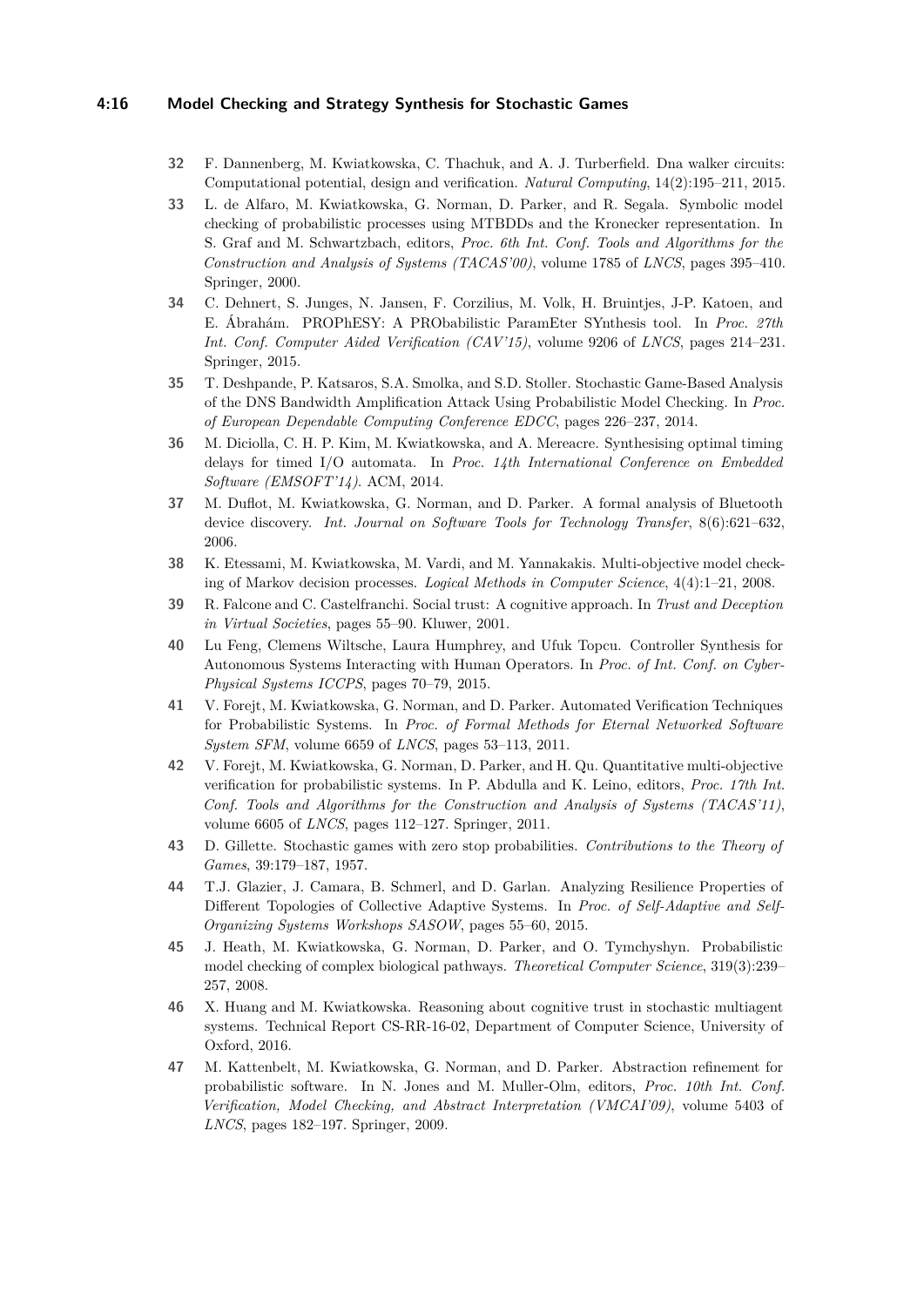- <span id="page-16-0"></span>**48** M. Kwiatkowska. Model checking for probability and time: From theory to practice. In *Proc. 18th Annual IEEE Symp. Logic in Computer Science (LICS'03)*, pages 351–360. IEEE Computer Society Press, 2003. Invited Paper.
- <span id="page-16-4"></span>**49** M. Kwiatkowska, G. Norman, and D. Parker. PRISM: Probabilistic symbolic model checker. In T. Field, P. Harrison, J. Bradley, and U. Harder, editors, *Proc. 12th Int. Conf. Modelling Techniques and Tools for Computer Performance Evaluation (TOOLS'02)*, volume 2324 of *LNCS*, pages 200–204. Springer, 2002.
- <span id="page-16-2"></span>**50** M. Kwiatkowska, G. Norman, and D. Parker. Probabilistic symbolic model checking with PRISM: A hybrid approach. *International Journal on Software Tools for Technology Transfer (STTT)*, 6(2):128–142, 2004.
- <span id="page-16-1"></span>**51** M. Kwiatkowska, G. Norman, and D. Parker. PRISM 4.0: Verification of probabilistic real-time systems. In G. Gopalakrishnan and S. Qadeer, editors, *Proc. 23rd Int. Conf. Computer Aided Verification (CAV'11)*, volume 6806 of *LNCS*, pages 585–591. Springer, 2011.
- <span id="page-16-13"></span>**52** M. Kwiatkowska, G. Norman, and D. Parker. PRISM 4.0: Verification of Probabilistic Real-time Systems. In *Proc. of Computer Aided Verification CAV*, volume 6806 of *LNCS*, pages 585–591, 2011.
- <span id="page-16-5"></span>**53** M. Kwiatkowska, G. Norman, and R. Segala. Automated verification of a randomized distributed consensus protocol using Cadence SMV and PRISM. In G. Berry, H. Comon, and A. Finkel, editors, *Proc. 13th Int. Conf. Computer Aided Verification (CAV'01)*, volume 2102 of *LNCS*, pages 194–206. Springer, 2001.
- <span id="page-16-8"></span>**54** M. Kwiatkowska, D. Parker, and C. Wiltsche. PRISM-games 2.0: A Tool for Multi-Objective Strategy Synthesis for Stochastic Games. In *Proc. of Tools and Algorithms for the Construction and Analysis of Systems TACAS*, 2016. to appear.
- <span id="page-16-16"></span>**55** Marta Kwiatkowska, Alexandru Mereacre, Nicola Paoletti, and Andrea Patanè. Synthesising robust and optimal parameters for cardiac pacemakers using symbolic and evolutionary computation techniques. In *Proceedings of the 4th International Workshop on Hybrid Systems and Biology (HSB 2015)*, volume 9271 of *LNCS/LNBI*, pages 119–140. Springer, 2015.
- <span id="page-16-12"></span>**56** Marta Kwiatkowska, Gethin Norman, David Parker, and Hongyang Qu. Compositional probabilistic verification through multi-objective model checking. *Information and Computation*, 232:38–65, 2013.
- <span id="page-16-7"></span>**57** M. Lakin, D. Parker, L. Cardelli, M. Kwiatkowska, and A. Phillips. Design and analysis of DNA strand displacement devices using probabilistic model checking. *Journal of the Royal Society Interface*, 9(72):1470–1485, 2012.
- <span id="page-16-11"></span>**58** Thomas M. Liggett and Steven A. Lippman. Stochastic Games with Perfect Information and Time Average Payoff. *SIAM Review*, 11(4):604–607, 1969.
- <span id="page-16-6"></span>**59** G. Norman, D. Parker, M. Kwiatkowska, and S. Shukla. Evaluating the reliability of NAND multiplexing with PRISM. *IEEE Transactions on Computer-Aided Design of Integrated Circuits and Systems*, 24(10):1629–1637, 2005.
- <span id="page-16-3"></span>**60** D. Parker. *Implementation of Symbolic Model Checking for Probabilistic Systems*. PhD thesis, University of Birmingham, 2002.
- <span id="page-16-14"></span>**61** PRISM-games website. <http://www.prismmodelchecker.org/games/>.
- <span id="page-16-15"></span>**62** Dorsa Sadigh, Katherine Driggs-Campbell, Alberto Puggelli, Wenchao Li, Victor Shia, Ruzena Bajcsy, Alberto L. Sangiovanni-Vincentelli, S. Shankar Sastry, and Sanjit A. Seshia. Data-driven probabilistic modeling and verification of human driver behavior. In *Formal Verification and Modeling in Human-Machine Systems, AAAI Spring Symposium*, 2014.
- <span id="page-16-10"></span>**63** R. Segala. *Modelling and Verification of Randomized Distributed Real Time Systems*. PhD thesis, Massachusetts Institute of Technology, 1995.
- <span id="page-16-9"></span>**64** L. S. Shapley. Stochastic games. In *National Academy of Sciences*, pages 1095–1100, 1953.